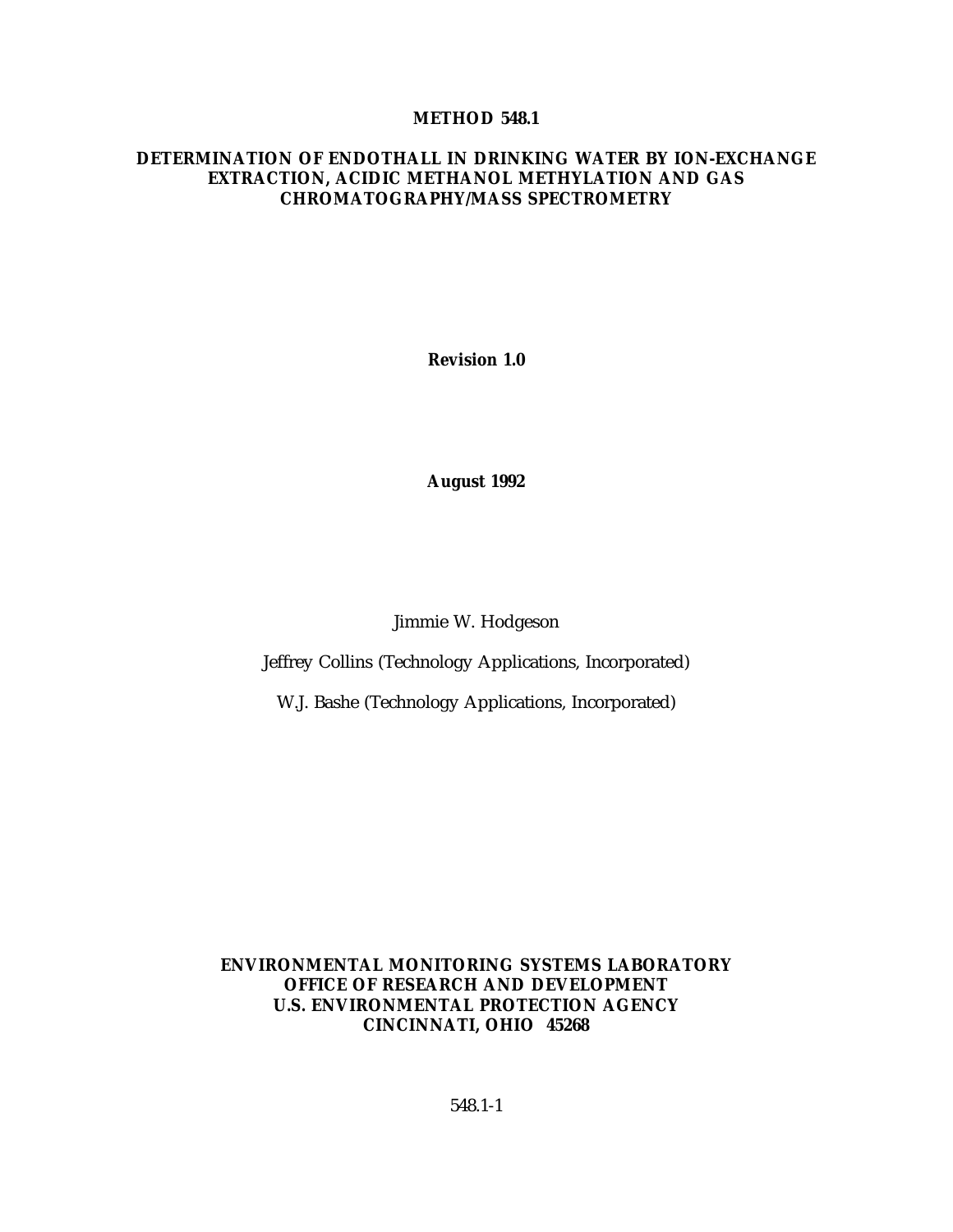### **METHOD 548.1**

### **DETERMINATION OF ENDOTHALL IN DRINKING WATER BY ION EXCHANGE EXTRACTION, ACIDIC METHANOL METHYLATION AND GAS CHROMATOGRAPHY/MASS SPECTROMETRY**

### **1.0 SCOPE AND APPLICATION**

1.1 This method is for the identification and simultaneous measurement of endothall in drinking water sources and finished drinking water. The following analyte can be determined by this method:

| Analyte   | <b>Chemical Abstract Services</b><br><b>Registry Number</b> |
|-----------|-------------------------------------------------------------|
| Endothall | 145-73-3                                                    |

- 1.2 This is a gas chromatographic/mass spectrometric (GC/MS) method. However, a flame ionization detector (FID) may be utilized for the determination, but must be supported by an additional analysis using a confirmatory gas chromatographic column.
- 1.3 The method detection  $\text{limit}^1$  (MDL, defined in Section 13.0) for endothall is listed in Table 1 for both GC/MS and FID. The MDL may differ from the listed value depending upon the nature of interferences in the sample matrix. In particular, water sources containing high levels of dissolved calcium, magnesium and sulfate may require sample dilution before extraction to obtain adequate endothall recovery. Guidelines (Sections 4.2 and 11.2.1) are provided on levels of these ions above which dilution is recommended, as well as appropriate dilution factors.
- 1.4 In this ion exchange liquid-solid extraction procedure, endothall may be esterified directly in the elution solvent, acidic methanol.
- 1.5 The method performance data provided in this method were obtained using both a GC/MS system and a gas chromatograph with a flame ionization detector (FID). Modern GC/MS instruments have sensitivities at least equivalent to the FID. If the analyst has access to a GC/MS system meeting the specifications described in Section 6.10, it should be as the primary means of identification and measurement.

### **2.0 SUMMARY OF METHOD**

2.1 Liquid-solid extraction (LSE) cartridges containing an intermediate strength, primarily tertiary amine anion exchanger are mounted on a vacuum manifold and conditioned with appropriate solvents. LSE disks may be used instead of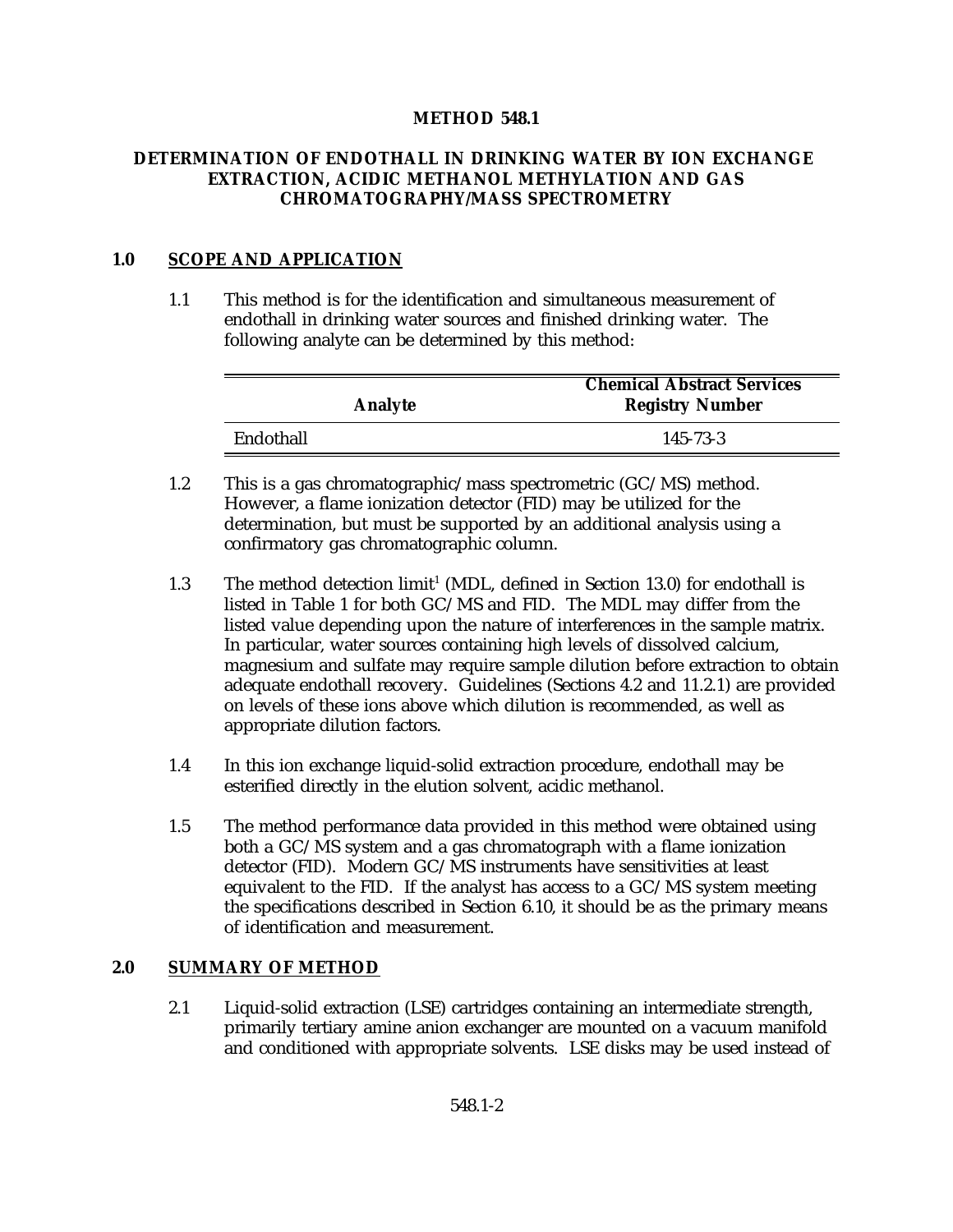cartridges of all quality control criteria specified in Section 9.0 are met. A 100 mL sample is extracted and the analyte is eluted with 8 mL of acidic methanol. After addition of a small volume of methylene chloride as a co-solvent, the dimethyl ester of endothall is formed within 30 minutes with modest heating (50°C). After addition of salted reagent water, the ester is partitioned into 8-10 mL of methylene chloride. The extract volume is reduced to 1 mL with nitrogen purge for a concentration factor of 100. The extract is analyzed by GC/MS or GC/FID with a megabore capillary column.

### **3.0 DEFINITIONS**

- 3.1 Internal Standard (IS) -- A pure analyte(s) added to a sample, extract, or standard solution in known amount(s) and used to measure the relative responses of other method analytes and surrogates that are components of the same sample or solution. The internal standard must be an analyte that is not a sample component.
- 3.2 Surrogate Analyte (SA) -- A pure analyte(s), which is extremely unlikely to be found in any sample, and which is added to a sample aliquot in known amount(s) before extraction or other processing and is measured with the same procedures used to measure other sample components. The purpose of the SA is to monitor method performance with each sample.
- 3.3 Laboratory Duplicates (LD1 and LD2) -- Two aliquots of the same sample taken in the laboratory and analyzed separately with identical procedures. Analyses of LD1 and LD2 indicate the precision associated with laboratory procedures, but not with sample collection, preservation, or storage procedures.
- 3.4 Field Duplicates (FD1 and FD2) -- Two separate samples collected at the same time and place under identical circumstances and treated exactly the same throughout field and laboratory procedures. Analyses of FD1 and FD2 give a measure of the precision associated with sample collection, preservation and storage, as well as with laboratory procedures.
- 3.5 Laboratory Reagent Blank (LRB) -- An aliquot of reagent water or other blank matrix that is treated exactly as a sample including exposure to all glassware, equipment, solvents, reagents, internal standards, and surrogates that are used with other samples. The LRB is used to determine if method analytes or other interferences are present in the laboratory environment, the reagents, or the apparatus.
- 3.6 Field Reagent Blank (FRB) -- An aliquot of reagent water or other blank matrix that is placed in a sample container in the labora-tory and treated as a sample in all respects, including shipment to the sampling site, exposure to sampling site conditions, storage, preservation, and all analytical procedures. The purpose of the FRB is to determine if method analytes or other interferences are present in the field environment.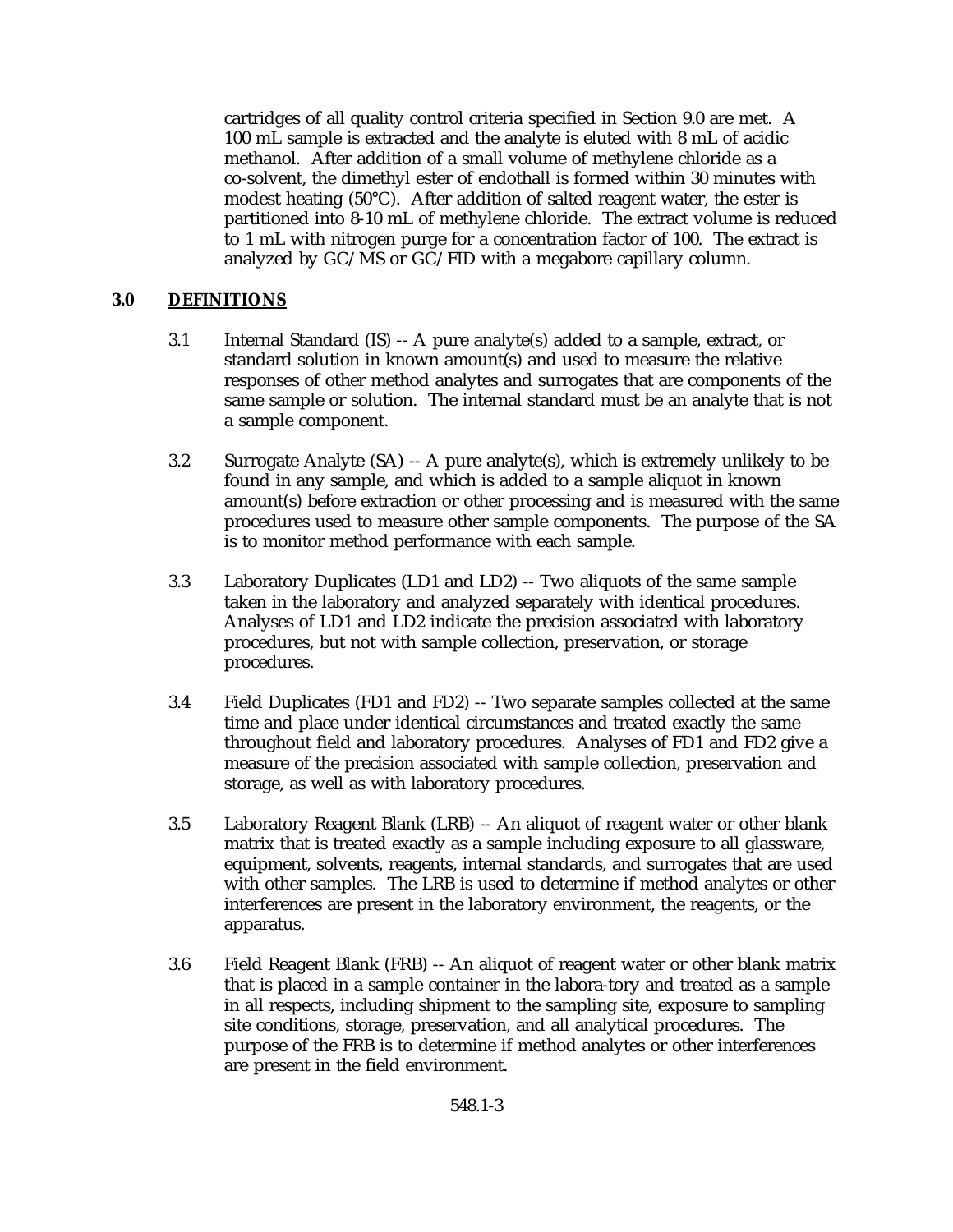- 3.7 Instrument Performance Check Solution (IPC) -- A solution of one or more method analytes, surrogates, internal standards, or other test substances used to evaluate the performance of the instrument system with respect to a defined set of method criteria.
- 3.8 Laboratory Fortified Blank (LFB) -- An aliquot of reagent water or other blank matrix to which known quantities of the method analytes are added in the laboratory. The LFB is analyzed exactly like a sample, and its purpose is to determine whether the methodology is in control, and whether the laboratory is capable of making accurate and precise measurements.
- 3.9 Laboratory Fortified Sample Matrix (LFM) -- An aliquot of an environmental sample to which known quantities of the method analytes are added in the laboratory. The LFM is analyzed exactly like a sample, and its purpose is to determine whether the sample matrix contributes bias to the analytical results. The background concentrations of the analytes in the sample matrix must be determined in a separate aliquot and the measured values in the LFM corrected for background concentrations.
- 3.10 Stock Standard Solution (SSS) -- A concentrated solution containing one or more method analytes prepared in the laboratory using assayed reference materials or purchased from a reputable commercial source.
- 3.11 Primary Dilution Standard Solution (PDS) -- A solution of several analytes prepared in the laboratory from stock standard solutions and diluted as needed to prepare calibration solutions and other needed analyte solutions.
- 3.12 Calibration Standard (CAL) -- A solution prepared from the primary dilution standard solution or stock standard solutions and the internal standards and surrogate analytes. The CAL solutions are used to calibrate the instrument response with respect to analyte concentration.
- 3.13 Quality Control Sample (QCS) -- A solution of method analytes in known concentrations which is used to fortify an aliquot of LRB or sample matrix. The QCS is obtained from a source external to the laboratory and different from the source of calibration standards. It is used to check laboratory performance with externally prepared test materials.

## **4.0 INTERFERENCES**

4.1 Method interference may be caused by contaminants in solvents, reagents, glassware, and other sample processing hardware that lead to discrete artifacts and/or elevated baselines in the chromatograms. All of these materials must be routinely demonstrated to be free from interferences under the analytical conditions by analyzing laboratory reagent blanks as described in Section 9.2.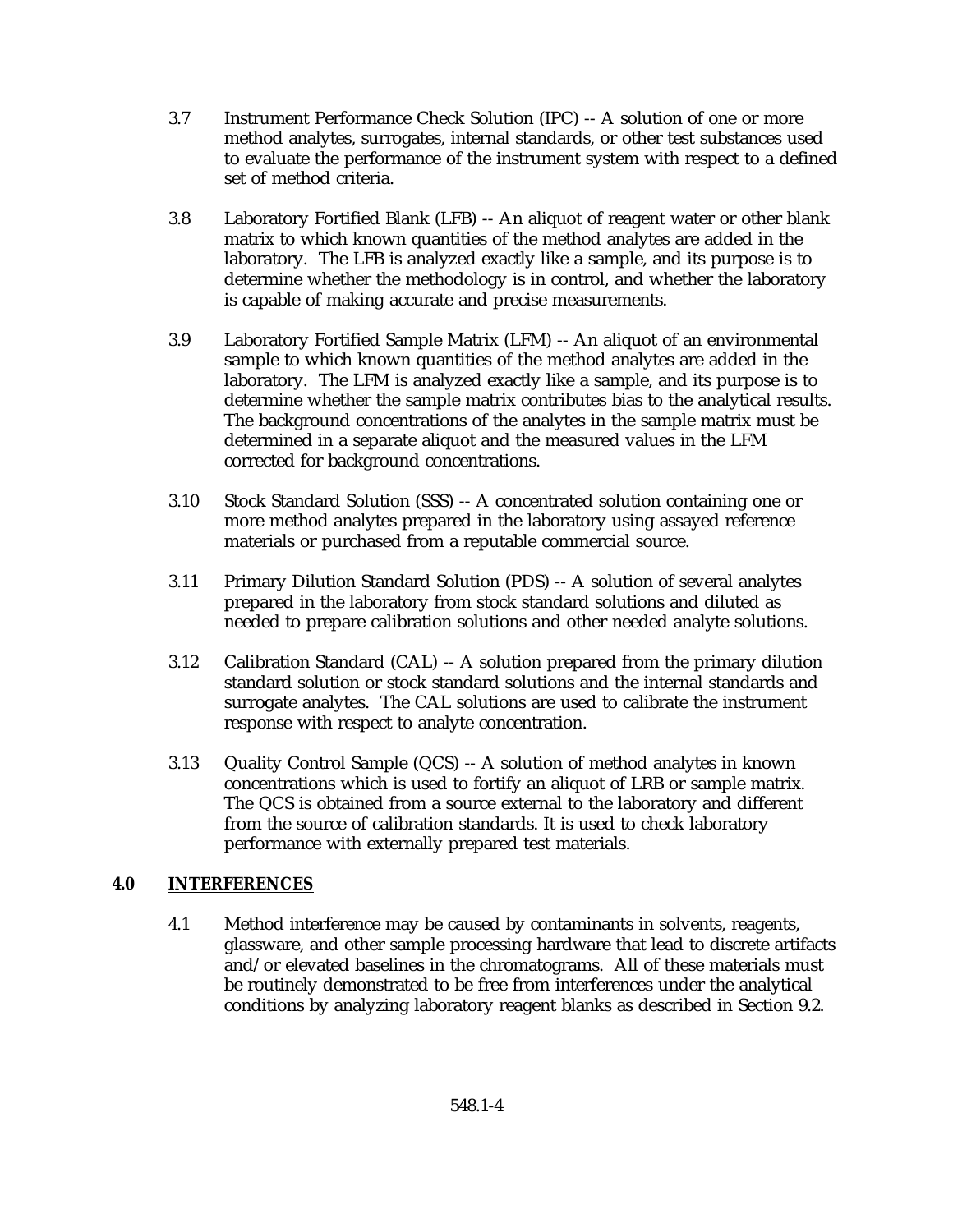- 4.1.1 Glassware must be scrupulously cleaned<sup>2</sup> as soon as possible after use by rinsing with the last solvent used in it. This should be followed by detergent washing with hot water, and rinses with tap water and distilled water. It should then be drained dry, and heated in a laboratory oven at 400°C for several hours before use. Solvent rinses with methanol may be substituted for the oven heating. After drying and cooling, glassware should be stored in a clean environment to prevent any accumulation of dust or other contaminants.
- 4.1.2 The use of high purity reagents and solvents is absolutely necessary to minimize interference problems. Purification of solvents by distillation in all-glass systems immediately prior to use may be necessary.
- 4.2 The major potential interferences in this ion-exchange procedure are other naturally occurring ions in water sources, namely, dissolved calcium, magnesium and sulfate. These are the only ions thus far demonstrated to be interferences when present at concentrations possibly occurring in drinking water sources. For example, the sources identified in Tables 3 and 4 contained elevated concentrations of these ions and reduced recoveries were observed. Sulfate is an effective counter ion, and displaces endothall from the column when present at high concentrations. On the other hand, both calcium and magnesium complex the endothall anion, which then is no longer available in ionic form for ion-exchange extraction. Table 4 illustrates that sample dilution or the addition of ethylenediamine tetraacetic acid for complexing the cations, or a combination of the two, may be used. Figure 1 illustrates quantitatively the separate effects of these ions on recovery.
- 4.3 The extent of interferences that may be encountered using this method has not been fully assessed. Although the GC conditions described allow for a unique resolution of endothall, other matrix components may interfere. Matrix interferences may be caused by contaminants that are coextracted from the sample. Matrix interferences will vary considerably from source to source, depending on the nature of the matrix being sampled. A distinct advantage of this method is that the anion exchange cartridge provides an effective clean-up mechanism for many potential organic matrix interferences. Many neutral and basic organics retained by the column are removed by the methanol wash step of Section 11.2.3. The most probable matrix interferences are other organic acids or phenols retained by the column. For the cartridge to effectively serve for both sample clean-up and analyte extraction, it is critical that the conditioning steps described in Section 11.2.1 be followed exactly.

## **5.0 SAFETY**

5.1 The toxicity or carcinogenicity of each reagent used in this method has not been precisely defined; however, each chemical compound should be treated as a potential health hazard. From this viewpoint, exposure to these chemicals must be minimized. The laboratory is responsible for maintaining a current awareness file of OSHA regulations regarding the safe handling of the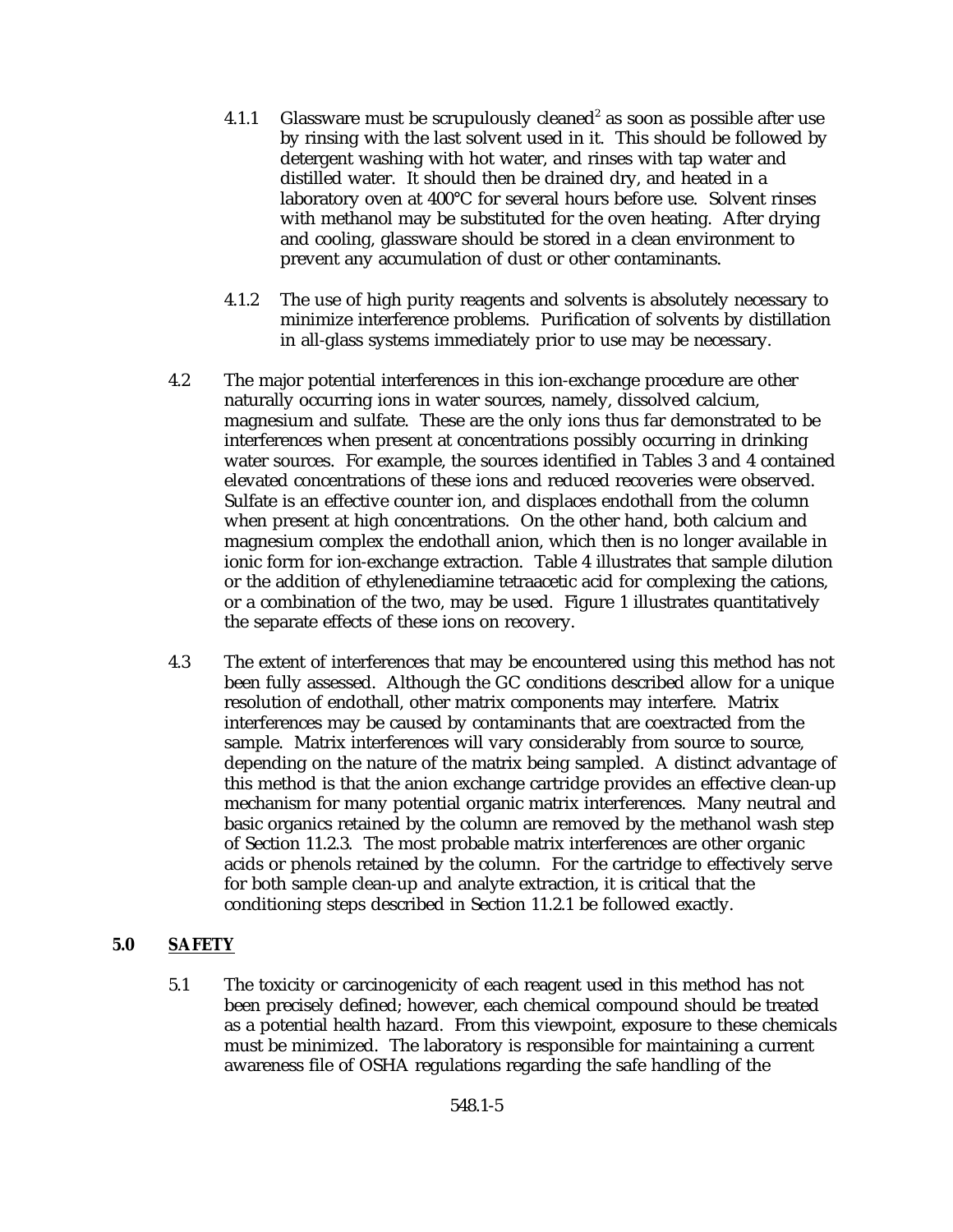chemical specified in this method. A reference file of material data handling sheets should also be made available to all personnel involved in the chemical analysis. Additionally references to laboratory safety are available  $3-5$ .

### **6.0 EQUIPMENT AND SUPPLIES**

- 6.1 Sampling Equipment -- For discrete or composite sampling. Amber glass bottles (250 mL or larger) fitted with screw caps lined with Teflon. If amber bottles are not available, protect samples from light. The container must be washed, rinsed with methanol, and dried before use to minimize contamination.
- 6.2 Separator Funnels -- 125 mL, with Teflon stopcocks, ground glass or Teflon stoppers.
- 6.3 Screw Cap -- 125 x 13 mm, culture tubes. Screw caps should have Teflon liners.
- 6.4 Graduated 15 mL centrifuge tubes with #13 ground glass stoppers.
- 6.5 Pasteur Pipets -- Glass, disposable 5¾" length.
- 6.6 Balance -- Analytical, capable of weighing to .0001 g.
- 6.7 Six or 12-position analytical concentrator (Organomation, N-EVAP Model #111/6917 or equivalent).
- 6.8 pH Meter.
- 6.9 Gas Chromatograph -- Analytical system complete with GC suitable for flame ionization detection, split/splitless capillary injection temperature programming, and all required accessories including syringes, analytical columns, gases and strip chart recorder. A data system is recommended for measuring peak areas. An auto injector is recommended for improved precision of analysis.
- 6.10 Gas Chromatograph/Mass Spectrometer/Data System (GC/MS/DS)
	- 6.10.1 The GC must be capable of temperature programming and be equipped for split/splitless or on-column capillary injection. The injection tube liner should be quartz and about 3 mm in diameter. The injection system must not allow the analytes to contact hot stainless steel or other metal surfaces that promote decomposition.
	- 6.10.2 The GC/MS interface should allow the capillary column or transfer line exit to be placed within a few mm of the ion source. Other interfaces, for example, the open split interface, are acceptable as long as the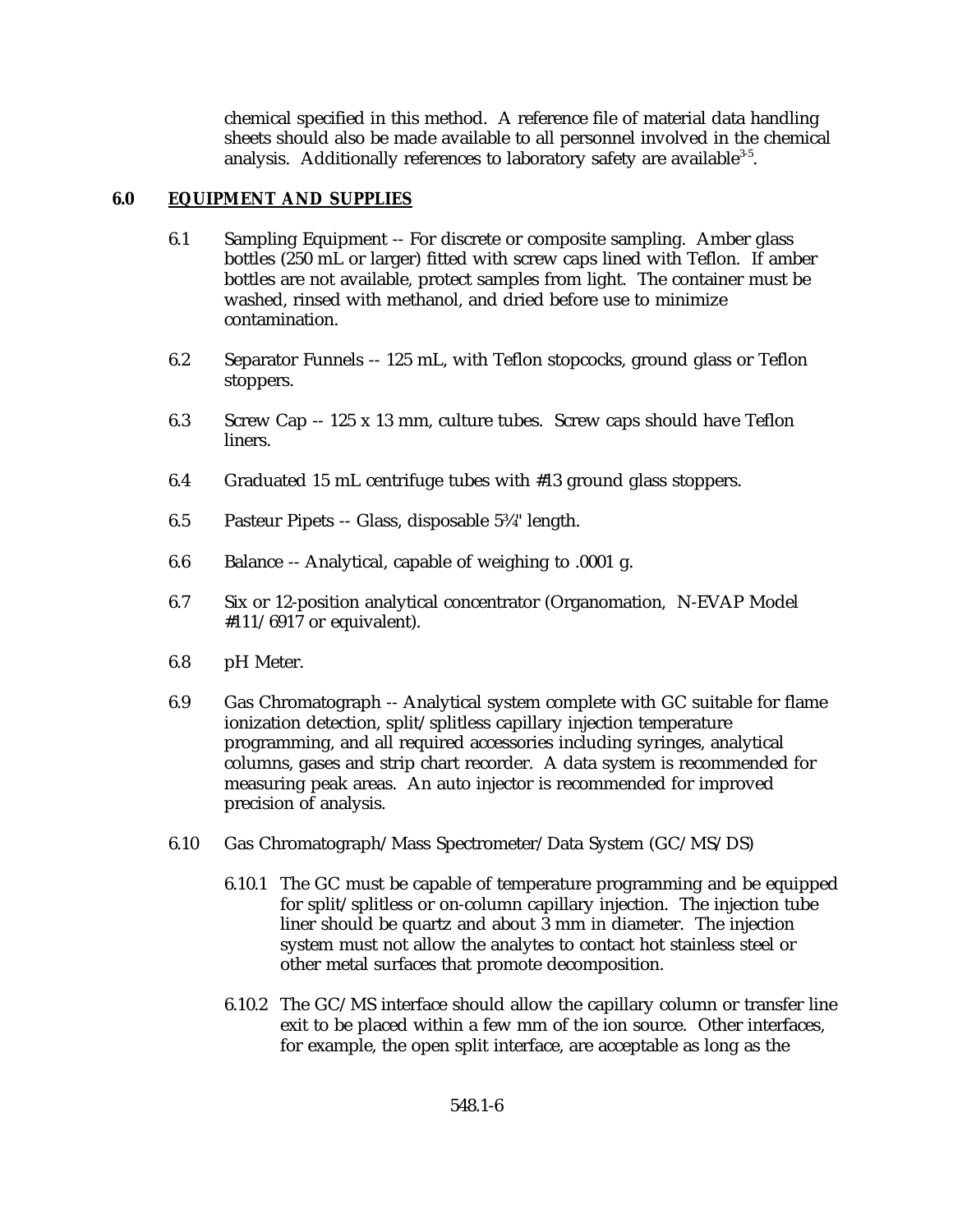system has adequate sensitivity (See Section 10.0 for calibration requirements).

- 6.10.3 The mass spectrometer must be capable of electron ionization at a nominal electron energy of 70 eV and of scanning from 45-450 amu with a complete scan cycle time (including scan overhead) of 1.5 seconds or less. (Scan cycle time = Total MS data acquisition time in sec divided by total number of scans in the chromatogram). The spectrometer must produce a mass spectrum that meets all criteria in Table 5 when 5-10 ng of DFTPP is introduced into the GC. An average spectrum across the DFTPP GC peak may be used to test instrument performance.
- 6.10.4 An interfaced data system is required to acquire, store, reduce, and output mass spectral data. The computer software must have the capability of processing stored data by recognizing a GC peak within any given retention time window, comparing the mass spectra from the GC peak with spectral data in a user-created data base, and generating a list of tentatively identified compounds with their retention times and scan numbers. The software must also allow integration of the ion abundance of any specific ion between specified time or scan number limits, calculation of response factors as defined in Section 10.3.6 (or construction of a second or third order regression calibration curve), calculation of response factor statistics (mean and standard deviation), and calculation of concentrations of analytes as described in Section 12.0.

#### 6.11 GC Columns

- 6.11.1  $\text{GC/MS} \text{DB5}$ , 30 m x 0.25 mm, 0.25 µm film thickness.
- 6.11.2 FID primary -- RTX Volatiles,  $30 \text{ m} \times 0.53 \text{ mm}$  ID,  $2.0 \text{ }\mu\text{m}$  film thickness, Restek Catalog No. 10902.
- 6.11.3 FID confirmation  $-$  DB5, 30 m x 0.32 mm ID, 0.25  $\mu$ m film thickness.
- 6.12 Liquid-Solid Extraction Vacuum System -- May be used.
- 6.13 Liquid-Solid Extraction Cartridges with Frits (8 mL) -- Also available from a number of commercial suppliers. Appropriate liquid-solid extraction disks may also be used in this method if equivalent or better quality assurance data can be demonstrated (See Section 9.0).
- 6.14 Liquid-Solid Extraction Reservoirs and Adapters (70 mL) -- Baxter Catalog #9442 (adapter catalog # 9430) or equivalent.

### **7.0 REAGENTS AND CONSUMABLE MATERIALS**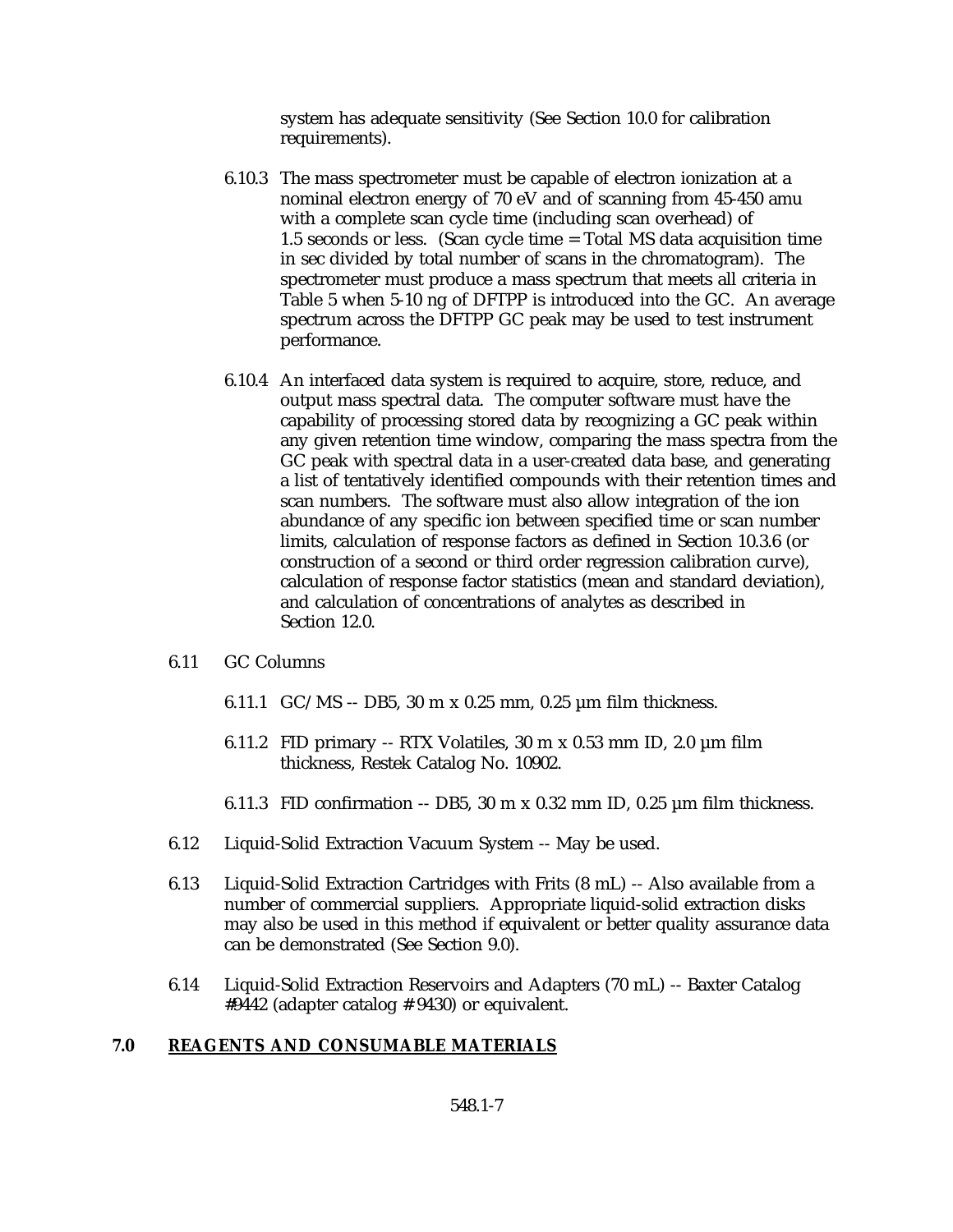- 7.1 Reagent Water -- Reagent water is defined as water in which an interference is not observed at the endothall method detection.
	- 7.1.1 A Millipore Super-Q Water System or its equivalent may be used to generate deionized reagent water. Distilled water that has been charcoal filtered may also be suitable.
- 7.2 Methanol -- Pesticide quality.
- 7.3 Methylene Chloride -- Pesticide quality or equivalent.
- 7.4 Sodium Sulfate -- ACS granular. Heat in a shallow tray for four hours at 400°C to remove phthlates and other interfering organic substances or extract with methylene chloride in a Soxhlet apparatus for 48 hours.
- 7.5 Sulfuric Acid (10%) in Methanol -- Using extreme caution, slowly dissolve reagent grade sulfuric (10% v/v) acid in methanol.
- 7.6 Sodium Hydroxide (NAOH) 1 N -- Dissolve 4 g ACS grade in reagent water and dilute up to 100 mL in a 100 mL volumetric flask.
- 7.7 Sodium Sulfate (10%) in Reagent Water -- Dissolve 100 g sodium sulfate in reagent water and dilute to volume in a 1 L volumetric flask.
- 7.8 Biorex 5 Anion Exchange Resin -- BioRad Laboratories Catalog No. 140-7841.
- 7.9 Disodium Ethylenediamine Tetraacetate (EDTA) -- Certified ACS Fisher or equivalent.
- 7.10 Endothall -- Monohydrate, available as neat material from Ultra Scientific, North Kingston, RI or as a concentrated solution from NSI Environmental Solutions, Research Triangle Park, NC.
- 7.11 Acenapthene-d10 -- Available from MSD Isotopes or Cambridge Chemicals.
- 7.12 Stock Standard Solutions
	- 7.12.1 Endothall  $-50 \mu g/mL$  in methanol.
	- 7.12.2 Acenaphthene-d10 -- 500 µg/mL in methanol. Dissolve 25 mg (approximately 32.2 µL) Acenapthnene-d10 in 50 mL methanol. Prepare a working standard at 10 µg/mL by a 1:50 dilution of the stock standard.
	- 7.12.3 Decafluorotriphenylphosphine (DFTPP) -- 5 µg/mL.
	- 7.12.4 Stock standard solutions must be replaced after six months, or sooner if comparison with check standards indicates a problem.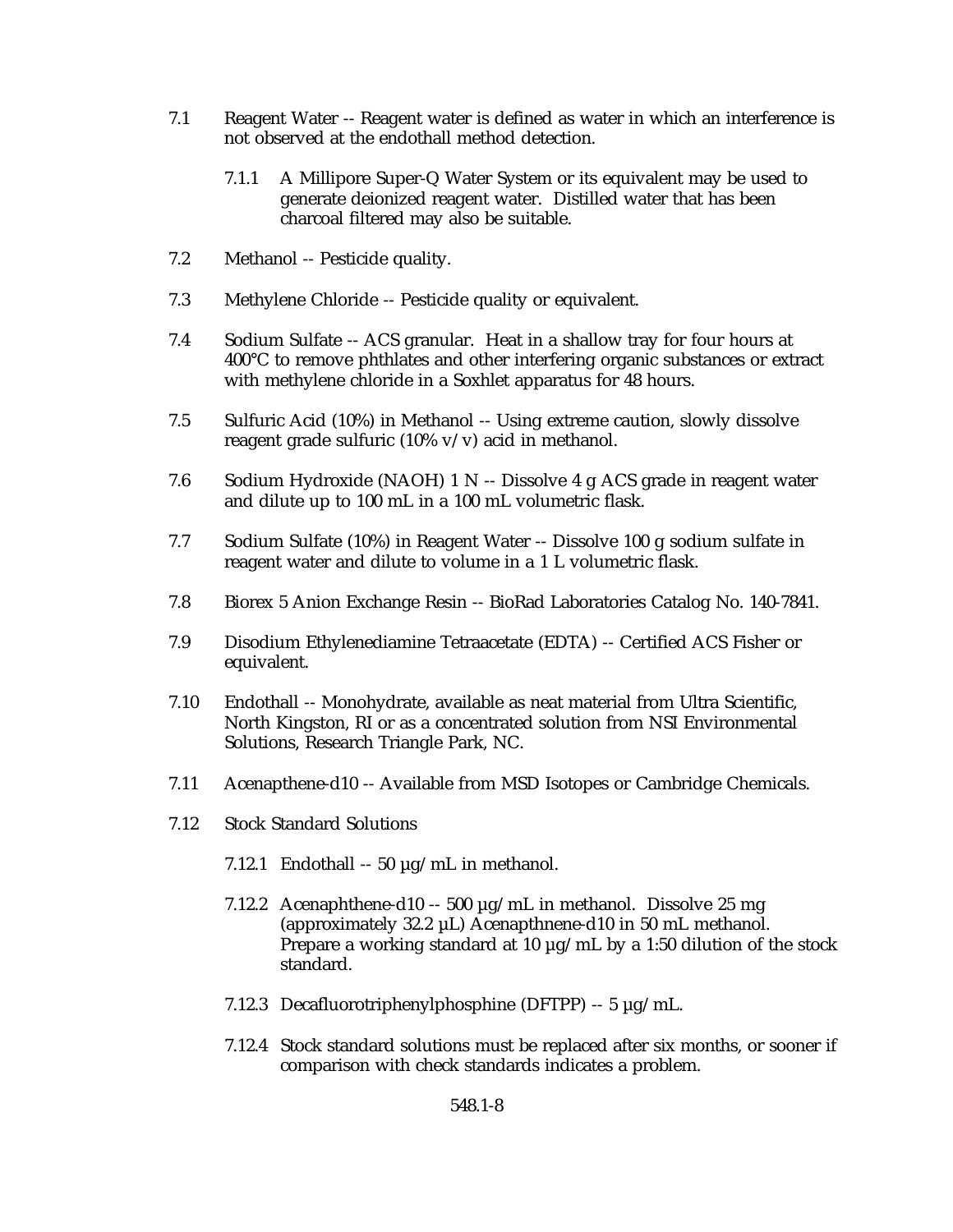### **8.0 SAMPLE COLLECTION, PRESERVATION, AND STORAGE**

- 8.1 Grab samples must be collected in glass containers. Conventional sampling practices should be followed, except that the bottle must not be prewashed with sample before collection. Composite samples should be collected in refrigerated glass containers. Automatic sampling equipment must be as free as possible of plastic tubing and other potential sources of contamination.
- 8.2 Sample Preservation
	- 8.2.1 If residual chlorine is present, add 80 mg of sodium thiosulfate per liter of sample to the sample bottle prior to collecting the sample.
	- 8.2.2 After adding the sample to the bottle containing the sodium thiosulfate, seal the bottle and shake vigorously for one minute.
	- 8.2.3 The samples must be iced or refrigerated at 4°C from the time of collection until extraction and analysis. Endothall is not known to be light sensitive, but excessive exposure to light and heat should be avoided.
	- 8.2.4 A graphical representation of the results of a 14-day holding stability study on endothall in three different water matrices is presented in Figure 2. These matrices were a dechlorinated tap water sample, a filtered river water sample containing considerable biological activity and the same river water biologically preserved at pH 2. These data indicate that the samples may be held for seven days before extraction under the conditions of Section 8.2.3. Endothall appears to be biologically stable over seven days. However, the chemical and biological stability of endothall may be matrix dependent. The analyst may verify analyte stability in the matrix of interest by conducting appropriate holding studies. Samples with unusually high biological activity should be acidified to pH  $1.5$ -2.0 with  $1:1$  HC1:H<sub>2</sub>0.
- 8.3 Extract Storage -- Sample extracts should be stored in the dark at 4°C or less. A maximum extract holding time of 14 days is recommended.

## **9.0 QUALITY CONTROL**

- 9.1 Each laboratory that uses this method is required to operate a formal quality control (QC) program. The minimum QC requirements are initial demonstration of laboratory capability, analysis of laboratory reagent blanks, laboratory fortified blanks, laboratory fortified matrix samples and QC check standards.
- 9.2 Laboratory Reagent Blanks (LRB) -- Before processing any samples, the analyst must demonstrate that all glassware and reagent interferences are under control. Each time a set of samples is analyzed or reagents are changed, a LRB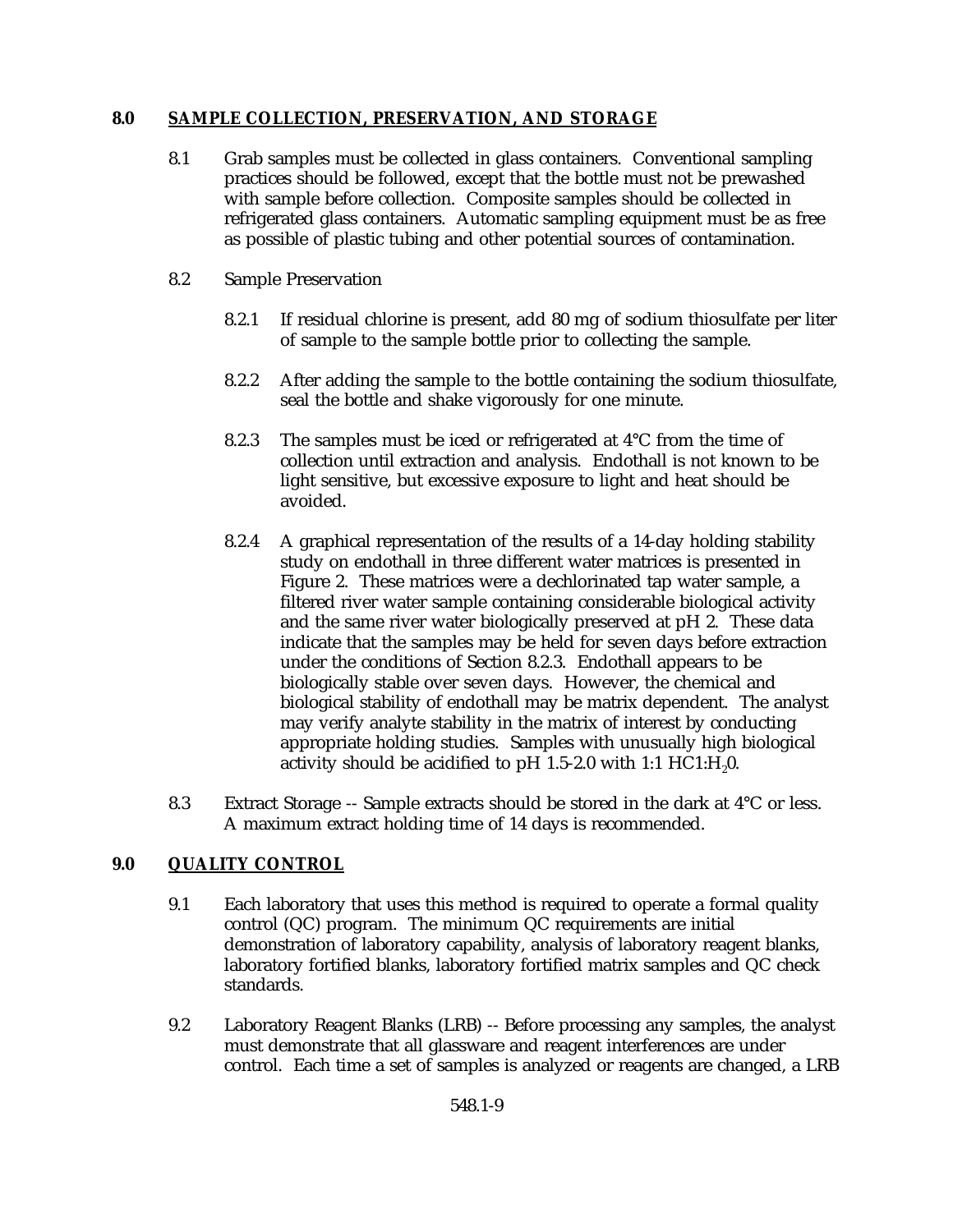must be analyzed. For this method, the blank matrix is filtered reagent water. If within the retention time window of endothall, the reagent blank produces a peak which prevents the measurement of endothall, determine the source of contamination and eliminate the interference before processing samples.

- 9.3 Initial Demonstration of Capability
	- 9.3.1 Select a representative fortified concentration for endothall. Prepare a methanol solution containing endothall at 1000 times the selected concentration. The concentrate must be prepared independently from the standards used to prepare the calibration curve (Section 10.2). With a syringe, add 100 µL of the concentrate to each of four to seven 100 mL aliquots of reagent water and analyze each aliquot according to procedures in Section 11.0.
	- 9.3.2 Calculate the mean percent recovery  $(R)$ , the relative standard deviation of the recovery (RSD in Table 2), and the  $MDL<sup>1</sup>$ . The mean recovery must fall in the range of  $R \pm 20\%$  using the values for R (Recovery) for reagent water (Table 2). The standard deviation should be less than 30%. If these acceptance criteria are met, performance is acceptable and sample analysis may begin. If either of these criteria fails, initial demonstration of capability should be repeated until satisfactory performance has been demonstrated.
	- 9.3.3 The initial demonstration of capability is used primarily to preclude a laboratory from analyzing unknown samples by a new, unfamiliar method prior to demonstrating a basic level of skill at performing the technique. As laboratory personnel gain experience with this method the quality of the data should improve beyond the requirements stated in Section 9.3.2.
- 9.4 The analyst is permitted to modify GC columns or GC conditions to improve separations or lower analytical costs. Each time such method modifications are made, the analyst must repeat the procedures in Section 9.3.
- 9.5 Assessing the Internal Standard -- In using the IS calibration procedure, the analyst is expected to monitor the IS response (peak area) of all samples during each analysis day. The IS response for any sample chromatogram should not deviate from the most recent calibration check standard IS response by more than 30%.
	- 9.5.1 If a deviation of greater than 30% is encountered for a sample, reinject the extract.
		- 9.5.1.1 If acceptable IS response is achieved for the reinjected extract, then report the results for that sample.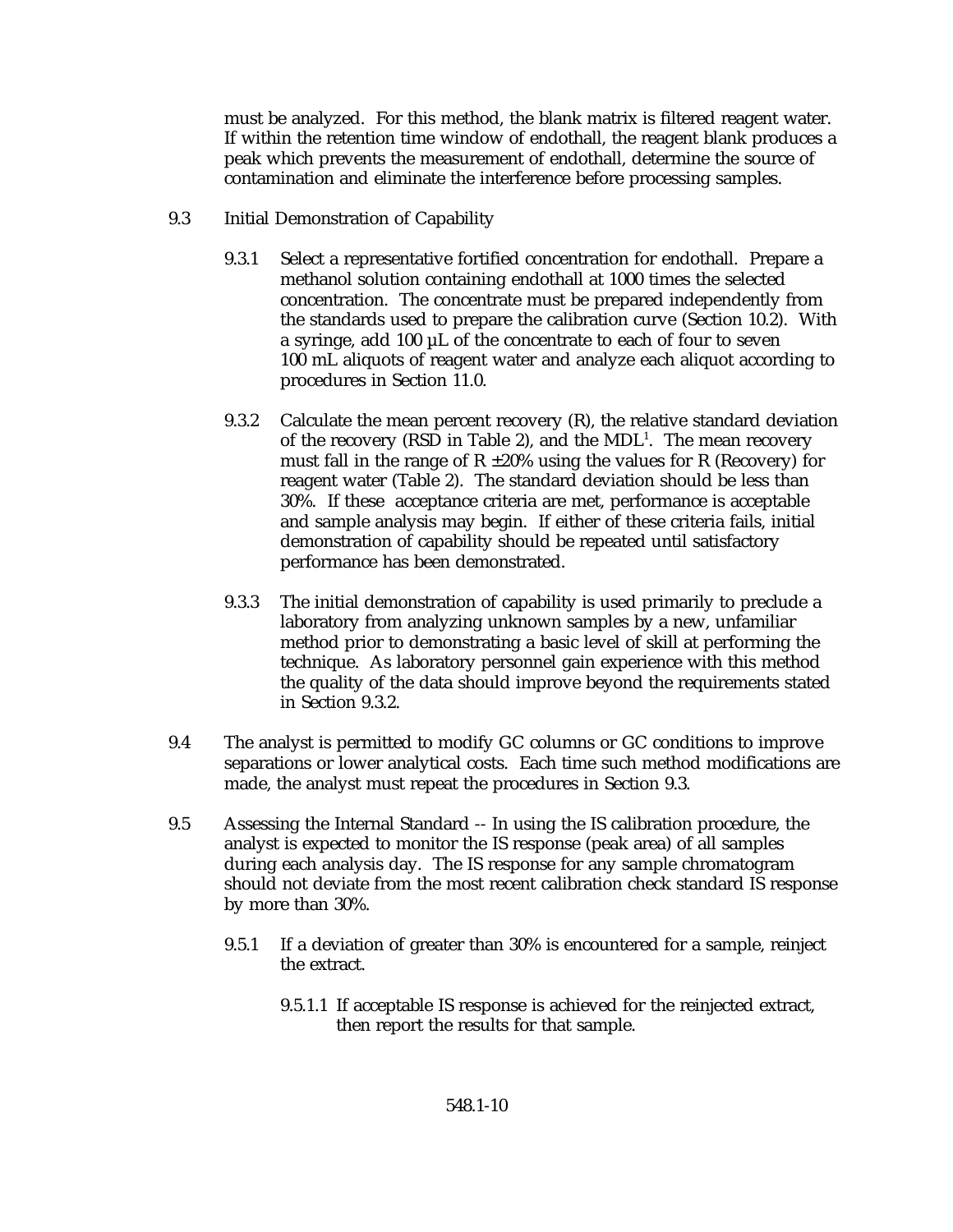- 9.5.1.2 If a deviation of greater than 30% is obtained for the reinjected extract, analysis of the sample should be repeated beginning with Section 11.0, provided the sample is still available. Otherwise, report results obtained from the reinjected extract, but annotate as suspect.
- 9.5.2 If consecutive samples fail the IS response acceptance criterion, immediately analyze a medium calibration check standard.
	- 9.5.2.1 If the check standard provides a response factor (RF) within 20% of the predicted value, then follow procedures itemized in Section 9.5.1 for each sample failing the IS response criterion.
	- 9.5.2.2 If the check standard provides a response factor (RF) which deviates more than 20% from the predicted value, then the analyst must recalibrate, as specified in Section 10.2.
- 9.6 Assessing Laboratory Performance
	- 9.6.1 The laboratory must analyze at least one laboratory fortified blank (LFB) per sample set (all samples extracted within a 24-hour period). The fortifying concentration in the LFB should be 10-20 times the MDL. Calculate accuracy as percent recovery  $(R_i)$ . If the recovery falls outside the control limits (See Section 9.6.2), the system is judged out of control, and the source of the problem must be identified and resolved before continuing analyses.
	- 9.6.2 Until sufficient LFB data become available, usually a minimum of results from 20-30 analyses, the laboratory should assess its performance against the control limits described in Section 9.3.2. When sufficient laboratory performance data become available, develop control limits from the mean percent recovery (R) and standard deviation (S) of the percent recovery. These data are used to establish upper and lower control limits as follows:

UPPER CONTROL LIMIT =  $R + 3S$ LOWER CONTROL LIMIT =  $R - 3S$ 

After each group of 5-10 new recovery measurements, control limits should be recalculated using only the most recent 20-30 data points.

- 9.6.3 Each laboratory should periodically determine and document its detection limit capabilities for endothall.
- 9.6.4 Each quarter the laboratory should analyze quality control samples (if available). If criteria provided with the QCS are not met, corrective action should be taken and documented.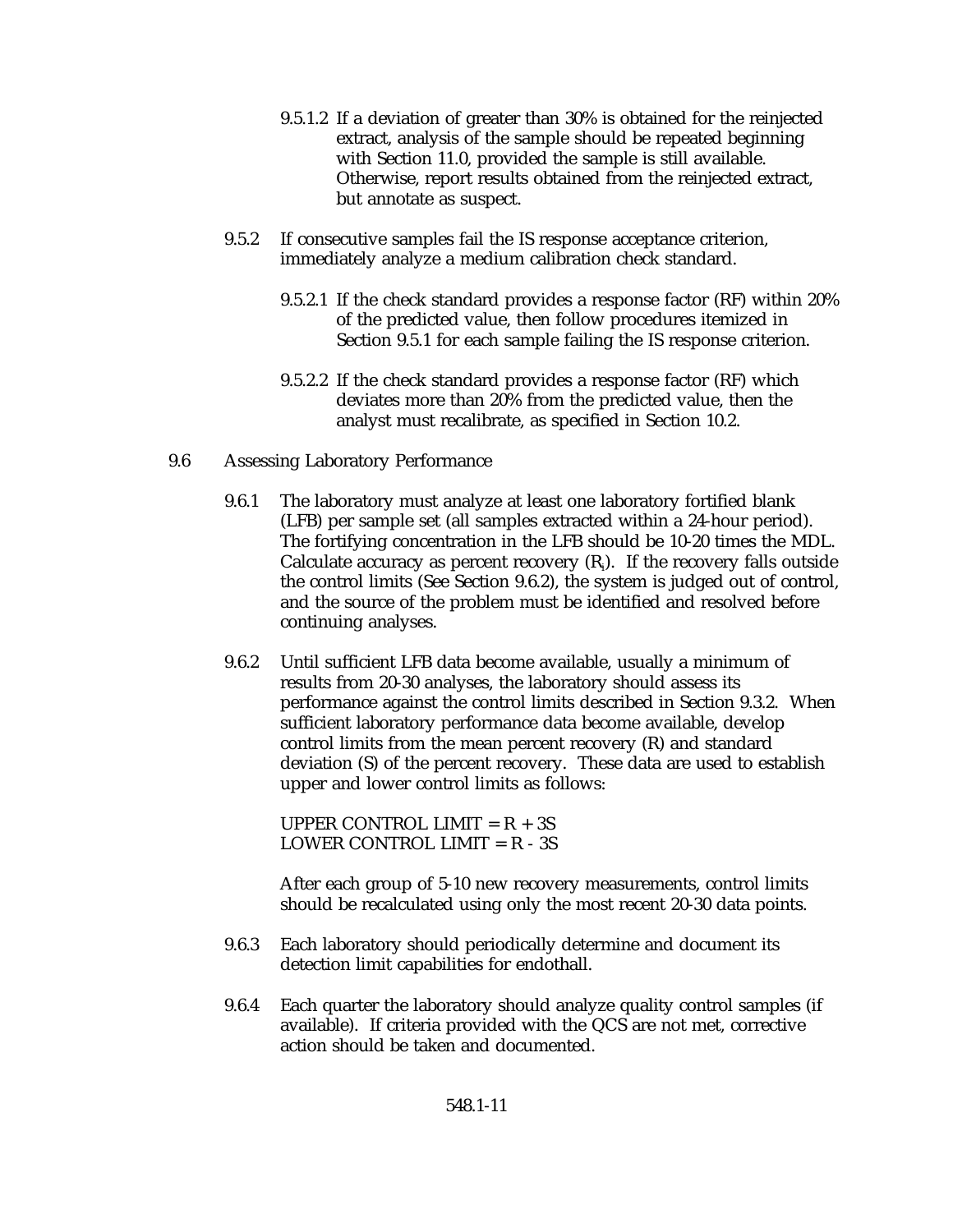- 9.7 Assessing Analyte Recovery
	- 9.7.1 The laboratory must add a known fortified concentration to a minimum of 10% of samples or one fortified matrix sample per set, whichever is greater. The fortified concentration should not be less than the background concentration of the sample selected for fortification. The fortified concentration should be the same as that used for the LFB (Section 9.6). Over time, samples from all routine sample sources should be fortified.
	- 9.7.2 Calculate the percent recovery for endothall, corrected for background concentrations measured in the unfortified sample, and compare these values to the control limits established in Section 9.6.2 for the analyses of LFBs.
	- 9.7.3 If the recovery falls outside the designated range and the laboratory performance for that sample set is shown to be in control (Section 9.6), the recovery problem encountered with the fortified sample is judged to be matrix related, not system related. The result in the unfortified sample must be labelled suspect/matrix to inform the data user that the results are suspect due to matrix effects.

## **10.0 CALIBRATION AND STANDARDIZATION**

- 10.1 Preparation of Calibration Standards
	- 10.1.1 Calibration standards as dimethyl esters are prepared by addition of aliquots of the endothall stock standard (Section 7.12.1) to the esterification reaction mixture, consisting of 8 mL of 10%  $H<sub>2</sub>SO<sub>4</sub>$ /methanol and 6 mL of methylene chloride in the screw cap culture tubes (Section 6.3). The standards are then esterified and partitioned into the organic phase according to Section 11.4. Prepare endothall acid standards equivalent to aqueous standards at 100, 50, 25, and 5  $\mu$ g/L by addition of the following aliquots of the stock standard solution (Section 7.12) to the esterification reaction mixture - 200, 100, 50, and 10  $\mu$ L. By way of illustration, 200  $\mu$ L of the 50  $\mu$ g/mL stock contains 10 µg of endothall. When dissolved in 100 mL of water, the aqueous concentration is  $100 \mu g/L$ .
	- 10.1.2 Process each standard as described in Sections 11.4.1 and 11.4.2. The internal standard is added as described in Section 11.4.3. Triplicate samples should be prepared at each concentration level.
- 10.2 Demonstration and documentation of acceptable initial calibration are required before any samples are analyzed and intermittently throughout sample analyses as dictated by results of continuing calibration checks. After initial calibration is successful, a continuing calibration check is required at the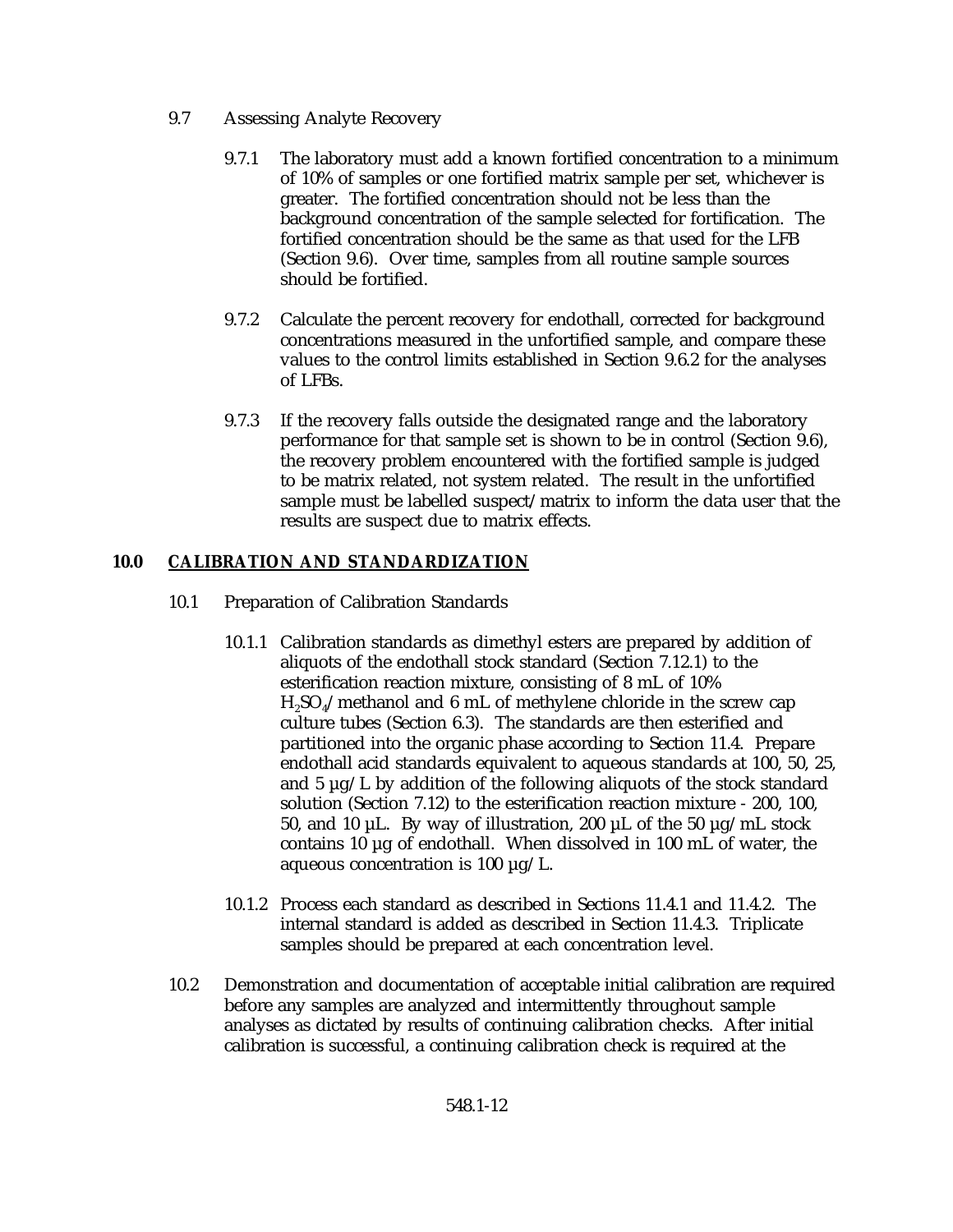beginning of each eight hour period during which analyses are performed. Additional periodic calibration checks are good laboratory practice.

- 10.3 Initial Calibration
	- 10.3.1 Calibrate the mass spectrometer with calibration compounds and procedures prescribed by the manufacturer with any modifications necessary to meet the requirements in Section 10.3.2.
	- 10.3.2 Inject into the GC a 1  $\mu$ L or 2  $\mu$ L aliquot of the 5 ng/ $\mu$ L DFTPP solution and acquire a mass spectrum that includes data for  $m/z =$ 45-450. Use GC conditions that produce a narrow (at least five scans per peak) symmetrical peak. If the spectrum does not meet all criteria (Table 5), the MS must be retuned to meet all criteria before proceeding with calibration. An average spectrum across the GC peak may be used to evaluate the performance of the system.
	- 10.3.3 Inject a 1  $\mu$ L aliquot of a medium concentration calibration solution, for example 50  $\mu$ g/L, and acquire and store data from m/z 45-450 with a total cycle time (including scan overhead time) of 1.5 seconds or less. Cycle time should be adjusted to measure at least five or more spectra during the elution of the GC peak. Figure 3 illustrates a total ion chromatogram and mass spectrum of endothall and the internal standard, acenaphthene-d10, using the prescribed conditions.
	- 10.3.4 If all performance criteria are met, inject a 1  $\mu$ L aliquot of each of the other calibration solutions using the same GC/MS conditions.
	- 10.3.5 Calculate a response factor (RF) for endothall for each calibration solution by use of the internal standard response as expressed below. This calculation is supported in acceptable GC/MS data system software (Section 6.10.4), and many other software programs. The RF is a unitless number, but units used to express quantities of analyte and internal standard must be equivalent.

$$
RF = \frac{(A_x) (Q_{is})}{(A_{is}) (Q_x)}
$$

- where:  $A_x$  = integrated abundance of the quantitation ion of the analyte  $(m/z 183)$ .
	- $A<sub>is</sub>$  = integrated abundance of the quantitation ion internal standard (m/z 164).
	- $Q_x$  = quantity of analyte injected in ng or concentration units.
	- $Q_{is}$  = quantity of internal standard injected in ng or concentration units.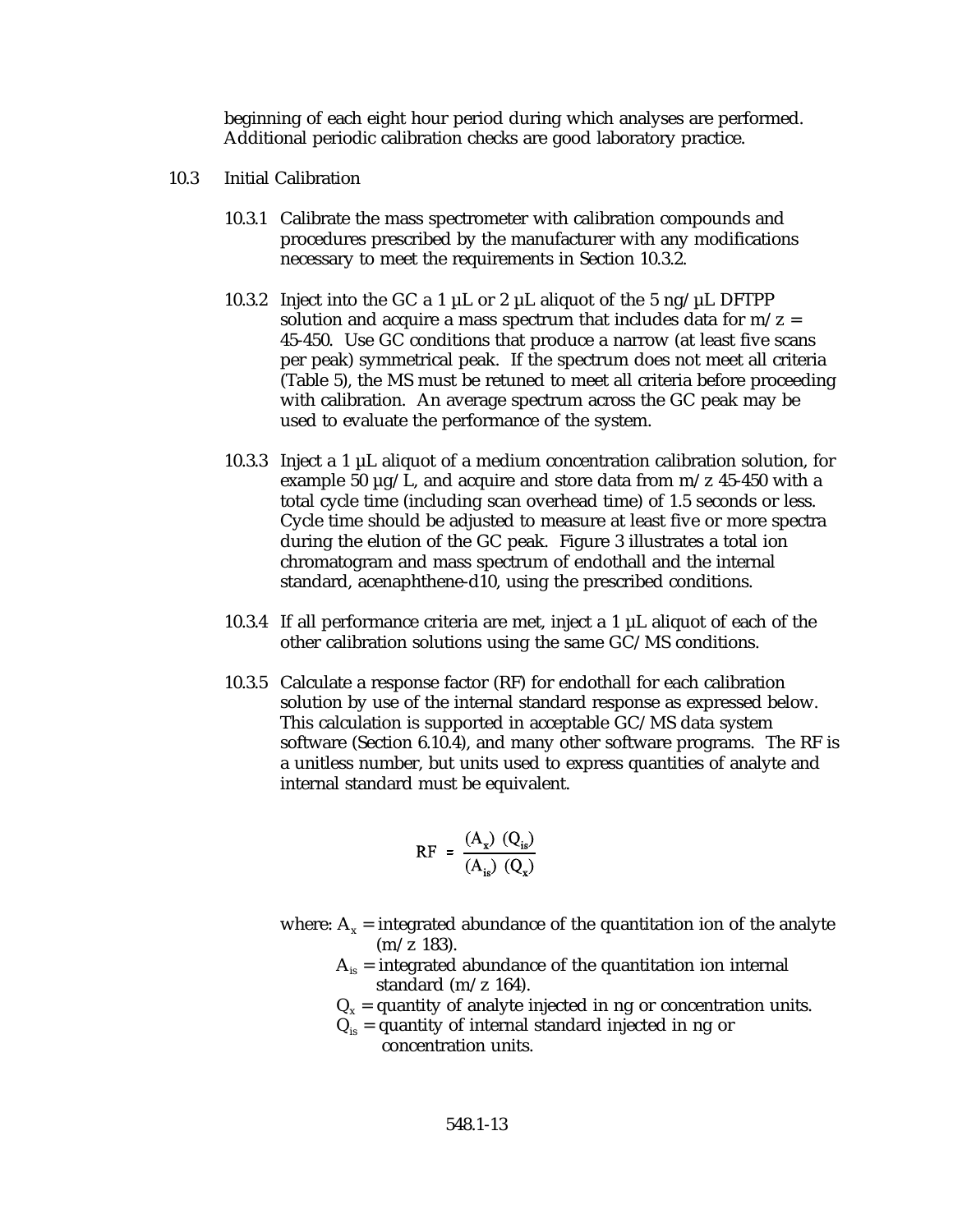- 10.3.5.1 Calculate the mean RF from the analyses of the calibration solutions. Calculate the standard deviation (SD) and the relative standard deviation (RSD) from each mean:  $RSD = 100 (SD/M)$ . If the RSD of any analyte or surrogate mean RF exceeds 30%, either analyze additional aliquots of appropriate calibration solutions to obtain an acceptable RSD of RFs over the entire concentration range or take action to improve GC/MS performance. See Section 10.4.5 for possible remedial actions.
- 10.3.6 As an alternative to calculating mean response factors and applying the RSD test, use the GC/MS data system software or other available software to generate a linear or second order regression calibration curve.
- 10.4 Continuing calibration check. Verify the MS tune and initial calibration at the beginning of each eight-hour work shift during which analyses are performed using the following procedure.
	- 10.4.1 Inject a 1  $\mu$ L aliquot of the 5 ng/ $\mu$ L DFTPP solution and acquire a mass spectrum that includes data for  $m/z$  45-450. If the spectrum does not meet all criteria (Table 5), the MS must be retuned to meet all criteria before proceeding with the continuing calibration check.
	- 10.4.2 Inject a 1  $\mu$ L aliquot of a medium concentration calibration solution and analyze with the same conditions used during the initial calibration.
	- 10.4.3 Determine that the absolute area of the quantitation ion of the internal standard has not decreased by more than 30% from the area measured in the most recent continuing calibration check, or by more than 50% from the area measured during initial calibration. If the area has decreased by more than these amounts, adjustments must be made to restore system sensitivity. These adjustments may require cleaning of the MS ion source, or other maintenance as indicated in Section 10.4.5, and recalibration. Control charts are useful aids in documenting system sensitivity changes.
	- 10.4.4 Calculate the RF for endothall from the data measured in the continuing calibration check. The RF must be within 30% of the mean value measured in the initial calibration. Alternatively, if a linear or second order regression is used, the concentration measured using the calibration curve must be within 30% of the true value of the concentration in the medium calibration solution. If these conditions do not exist, remedial action must be taken which may require repeating the initial calibration.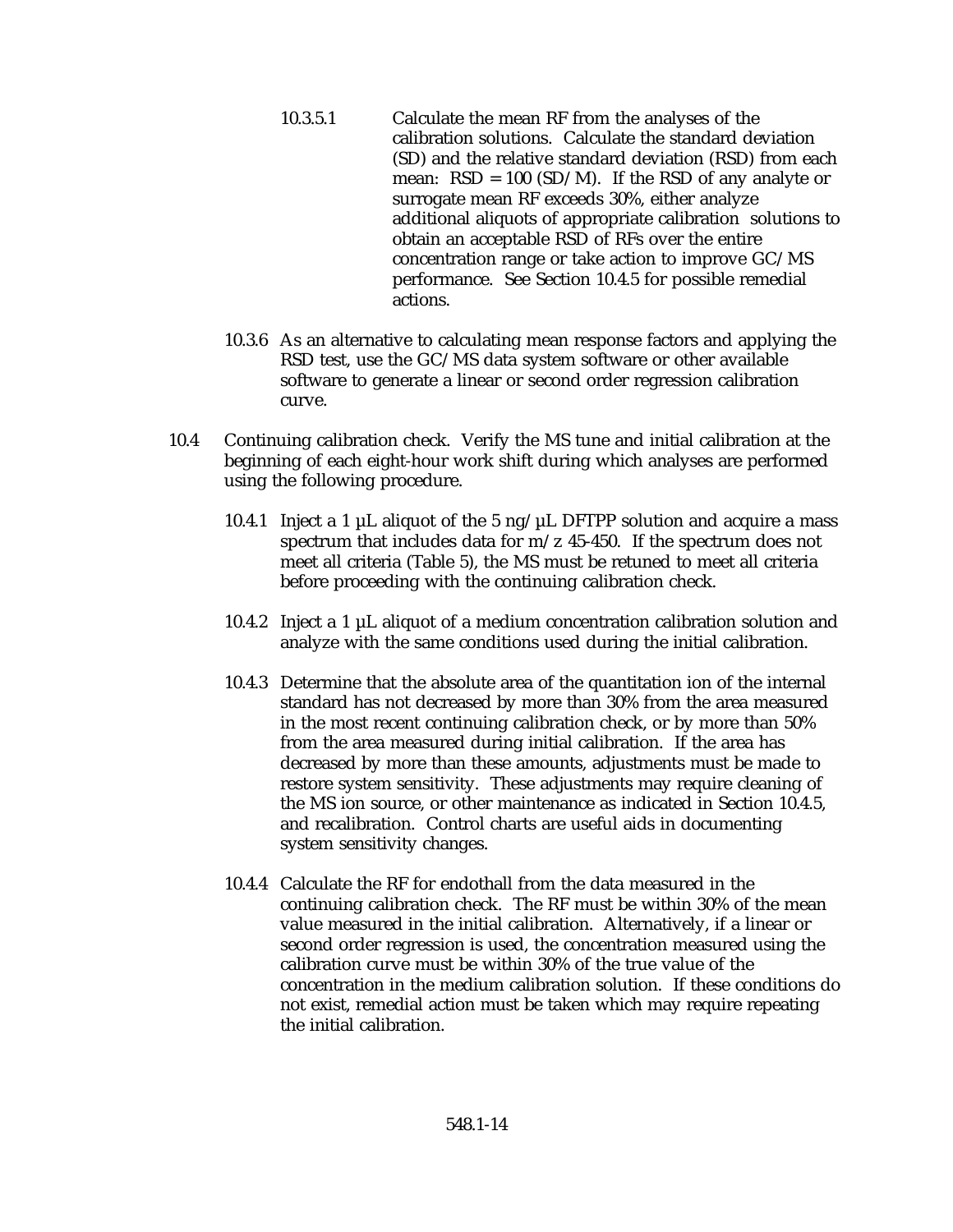- 10.4.5 Some possible remedial actions: major maintenance such as cleaning an ion source, cleaning quadrupole rods, etc. require returning to the initial calibration step.
	- 10.4.5.1 Check and adjust GC and/or MS operating conditions; check the MS resolution, and calibrate the mass scale.
	- 10.4.5.2 Clean or replace the splitless injection liner; silanize a new injection liner.
	- 10.4.5.3 Flush the GC column with solvent according to manufacturer's instructions.
	- 10.4.5.4 Break off a short portion (about 1 M) of the column from the end near the injector; or replace GC column. This action will cause a slight change in retention times.
	- 10.4.5.5 Prepare fresh CAL solutions, and repeat the initial calibration step.
	- 10.4.5.6 Clean the MS ion source and rods (if a quadrupole).
	- 10.4.5.7 Replace any components that allow analytes to come into contact with hot metal surfaces.
	- 10.4.5.8 Replace the MS electron multiplier or any other faulty components.

#### **11.0 PROCEDURE**

- 11.1 Preparation of Anion Exchange Cartridges
	- 11.1.1 Prepare a 50%  $(v/v)$  slurry of Bio-Rex 5 resin and reagent water.
	- 11.1.2 Attach the required number of 8 mL extraction cartridges (Section 6.13) to the vacuum manifold (Section 6.12), and insert bottom fritted disks into each cartridge.
	- 11.1.3 Fill the cartridges completely with Bio-Rex 5 slurry. Draw off excess water with vacuum. The final wet resin bed height should be  $3.5 \pm 0.1$  cm. Adjust the height by adding more slurry and repeating procedure, or add more reagent water to reservoir and remove excess resin slurry.
	- 11.1.4 After the bed heights are adjusted to 3.5 cm and with excess water removed under vacuum, insert a fritted disk on top of the resin bed. The fritted disk should press firmly into the resin and be horizontal to the reservoir to prevent sample channeling around the disk. Fill the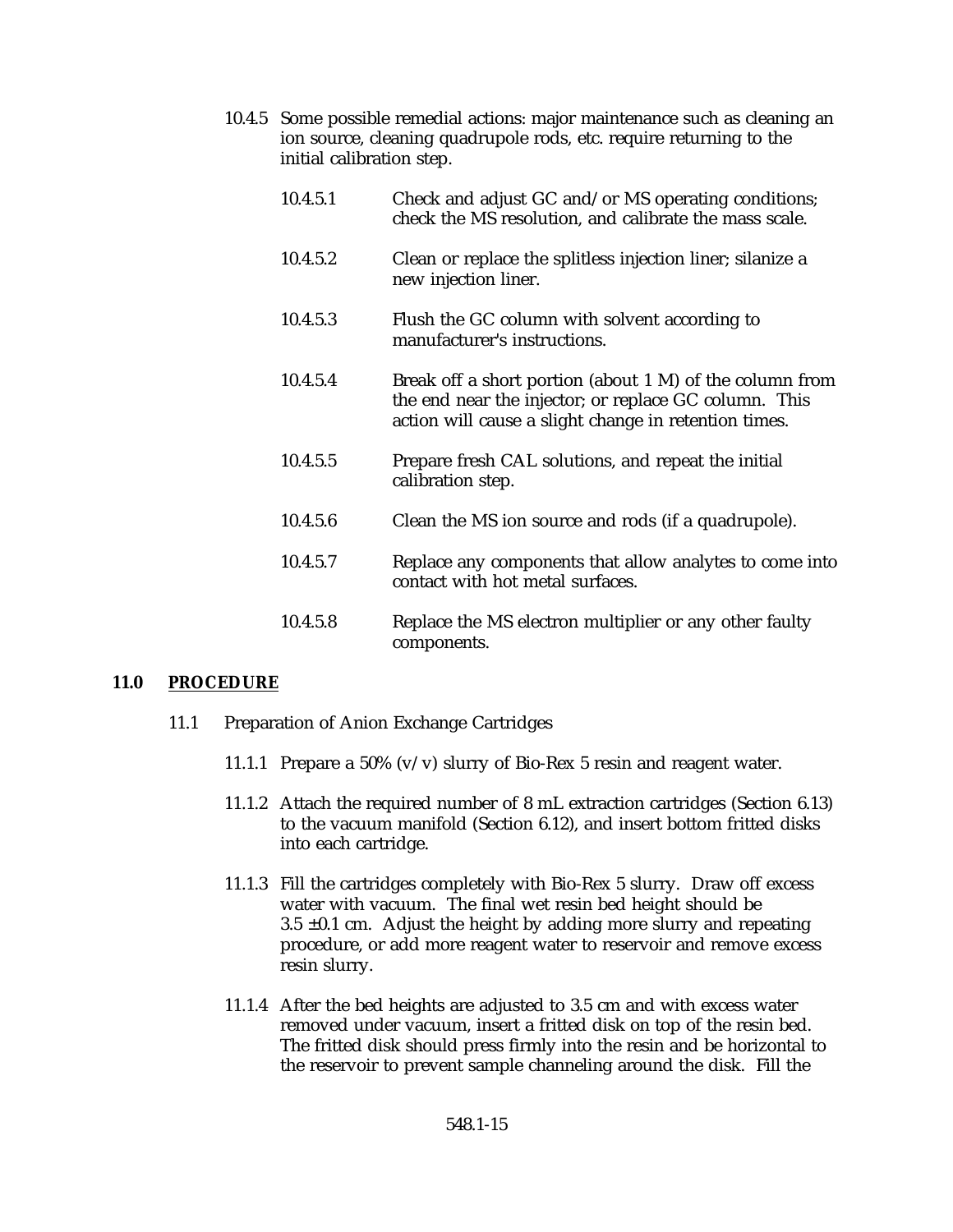cartridges with reagent water and draw half of the water into the resin. Maintain the resin cartridges in this condition until ready for use.

NOTE: The use of liquid-solid extraction disks instead of cartridges is permissible as long as all the quality control criteria specified in Section 9.0 of this method are met.

- 11.2 Sample Preparation
	- 11.2.1 As discussed above (Sections 1.3 and 4.2), reduced recoveries will be observed if the sample contains elevated levels of CaII, MgII or sulfate. If facilities are available, measure the concentrations of these ions. Figure 1 graphically presents analyte recovery versus individual ion concentration. Reduced recoveries may be anticipated when the combined CaII + MgII exceeds approximately 100 mg/L or sulfate exceeds approximately 250 mg/L. If measurement of ion concentration is not feasible, determine the actual recovery for a laboratory fortified sample matrix as described in Section 9.7. In the event of anticipated or measured low recoveries, treat the sample as described in Section 11.2.2.
	- 11.2.2 For samples containing moderately high levels of these ions, add 186 mg of EDTA (Section 7.9) per 100 mL sample (0.005 M). The treated ground water characterized in Table 3 is an example of a matrix successfully treated this way. For samples containing very high levels of sulfate, sample dilution may be required in addition to the EDTA. The western surface water characterized in Table 3 (ca. 2000 mg/L sulfate) was successfully analyzed after dilution by a factor of 10 and the addition of 75 mg EDTA per 100 mL of the diluted sample (0.002 M). Samples containing intermediate levels of sulfate can be analyzed with smaller dilution factors. Guidelines on dilution factors and EDTA addition are given below.

| Sulfate, $mg/L$ | <b>Dilution Factor</b> | Added EDTA, $mg/100$ mL |
|-----------------|------------------------|-------------------------|
| ${<}250$        | 1:1                    | 186                     |
| $250 - 500$     | 1:2                    | 125                     |
| $500 - 1250$    | 1:5                    | 75                      |
| >1250           | 1:10                   | 75                      |

NOTE: Dilution should not be employed if adequate recovery is attained by the addition of EDTA alone.

11.2.3 The addition of EDTA results in a large reagent peak near the end of the temperature program. Therefore, complete the entire program described in Table 1.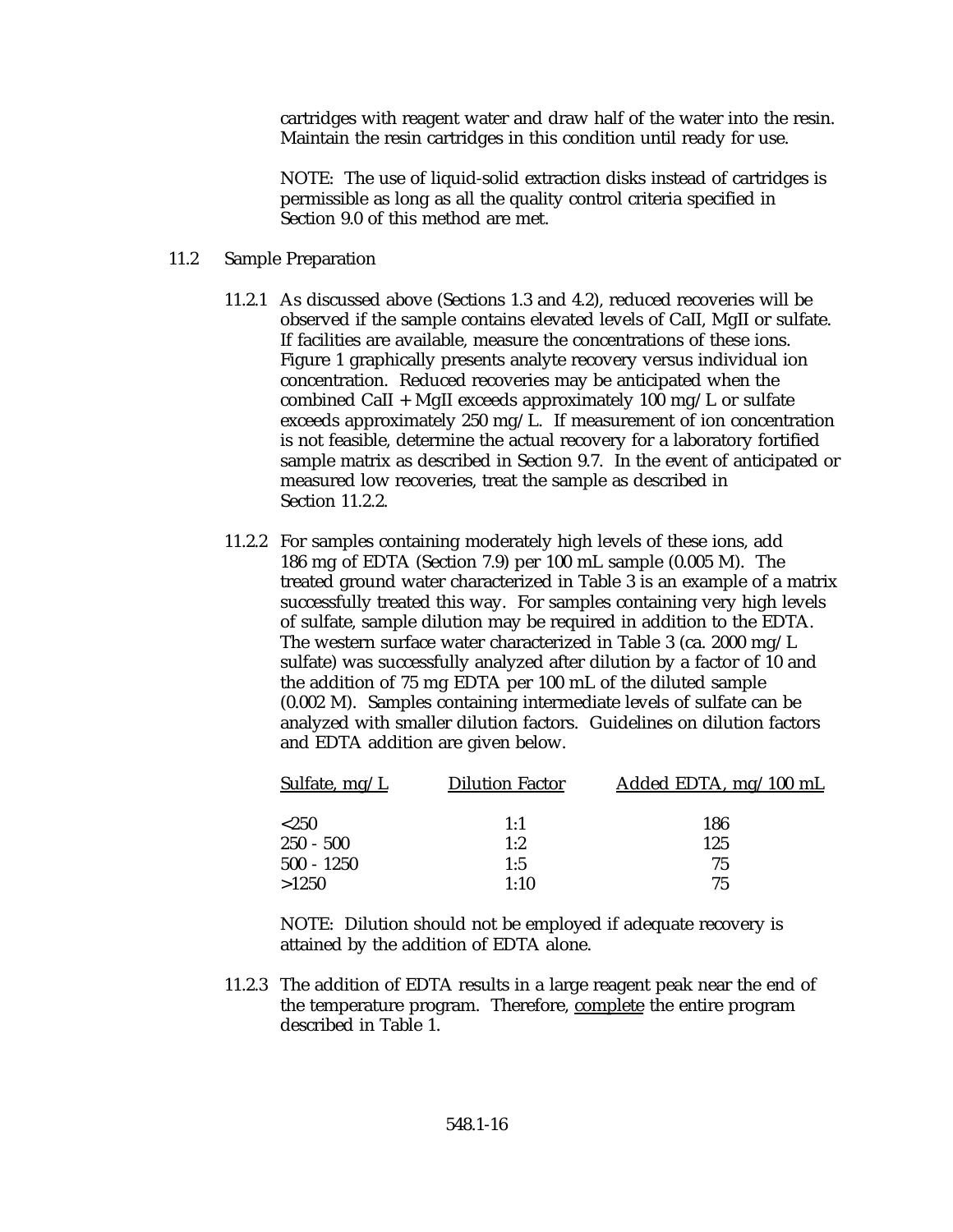- 11.2.4 If the ionic nature of the samples being processed is completely unknown, the analyst as an option may routinely dilute all samples by a factor of 10 and add EDTA as above. However, the analyst should be able to demonstrate reagent water MDLs of 2  $\mu$ g/L or lower. In this event the MDL will be 20  $\mu$ g/L or less for the diluted sample, still a factor of 5 below the regulated maximum contaminant level.
- 11.3 Sample Extraction
	- 11.3.1 Attach the 70 mL reservoir to the resin cartridge with the adapter (Section 6.14).
	- 11.3.2 Condition the resin cartridge by drawing the following reagents through the cartridge in the following order:
		- 1. 10 mL methanol
		- 2. 10 mL reagent water
		- 3. 10 mL 10%  $H_2SO_4$  in methanol
		- 4. 10 mL reagent water
		- 5. 20 mL 1 N NaOH
		- 6. 20 mL reagent water

Do not allow the cartridge to become dry between steps. Draw each reagent through the cartridge at a rate of 10 mL/min. Leave a 1 cm layer of reagent water over the resin bed.

- 11.3.3 Fill the 70 mL reservoir with 60 mL of the sample. Adjust sample flow rate to 3 mL/min. Add the balance of sample when needed to prevent the reservoir from going dry.
- 11.3.4 After the sample passes through the cartridge, remove the 70 mL reservoir and the adapter. Draw 10 mL of methanol through the resin cartridge. Make sure that any visible water inside the cartridge dissolves in methanol. Next draw room air through the cartridge for five minutes under a vacuum of 10-20 in. Hg. Position the culture tube (Section 6.3) inside the manifold to collect the eluent.
- 11.3.5 Elute the cartridge with 8 mL of 10%  $H_2SO_4$  in methanol, followed by 6 mL of methylene chloride under vacuum over a one minute period.
- 11.4 Sample Derivatization, Partition and Analysis
	- 11.4.1 Cap the culture tube and hold at  $50^{\circ}$ C for one hour in a heating block or water bath. Remove from heat and allow the tube to cool for 10 minutes.
	- 11.4.2 Pour the contents of the culture tube into a 125 mL separatory funnel. Rinse the tube with two x 0.5 mL aliquots of methylene chloride and add the rinsings to the separatory funnel. Add 20 mL of 10% sodium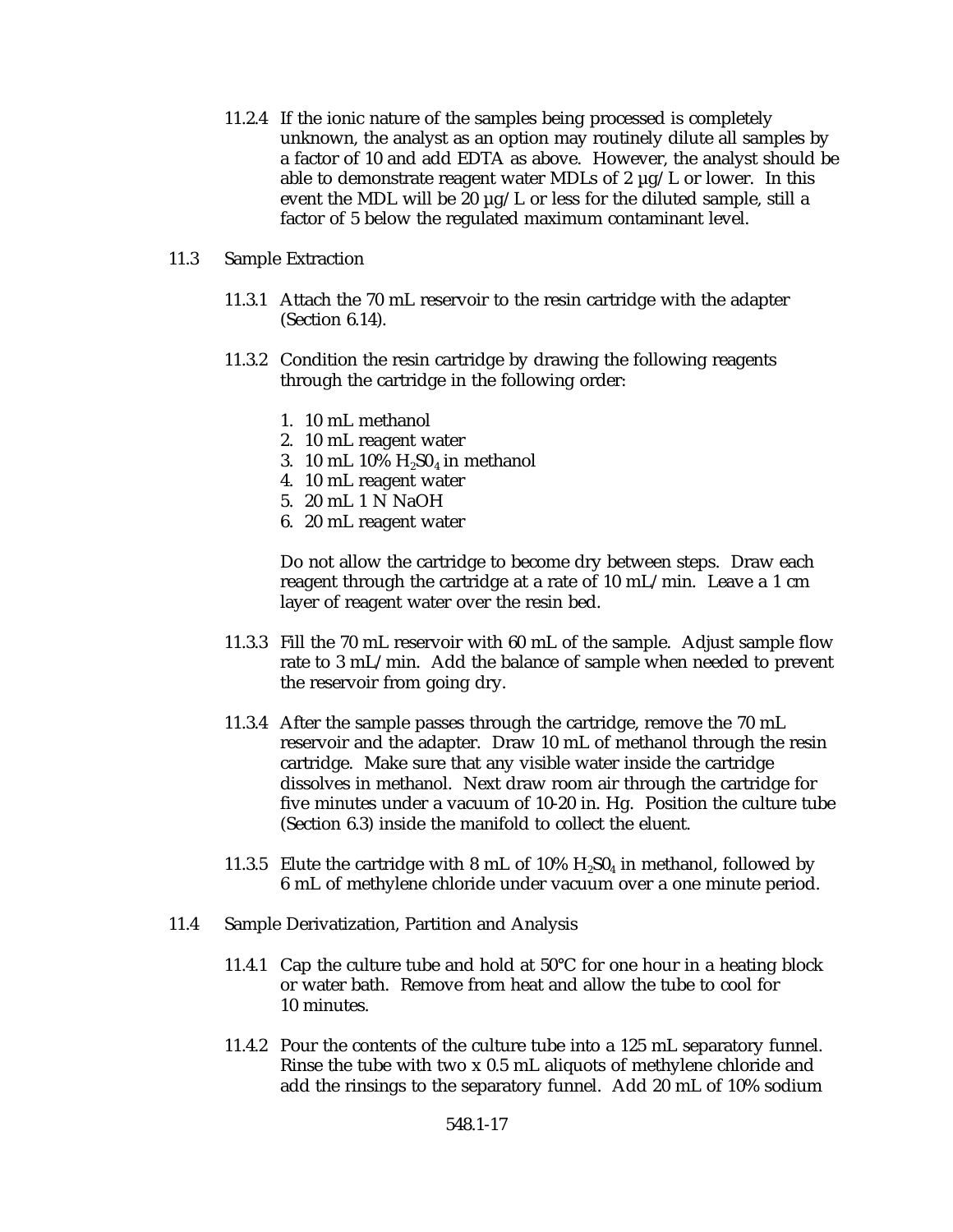sulfate in reagent water to the separatory funnel. Shake the funnel three times vigorously, venting with the stopcock, and then shake vigorously for an additional 15 seconds. After the phases have separated, drain the lower organic layer into a 15 mL graduated centrifuge tube (Section 6.4). Repeat the extraction procedure above with two additional 2 mL aliquots of methylene chloride, adding the organic phase to the centrifuge tube each time.

- 11.4.3 Fortify the extract with  $250 \mu L$  of the internal standard working solution (Section 7.12.2) and concentrate to a final volume of 1.0 mL, using the N-EVAP (Section 6.7) and dry nitrogen.
- 11.4.4 Inject 2  $\mu$ L of the concentrated extract (Section 11.4.3) and analyze by GC/MS using the conditions described in Table 1. This table includes the retention time and MDL that were obtained under these conditions. A sample total ion chromatogram of endothall and d-10 acenaphthene illustrating retention times, and the mass spectrum of the dimethylated endothall are shown in Figure 3. Other columns, chromatographic conditions, or detectors may be used if the requirements of Section 9.3 are met.
- 11.4.5 If the peak area exceeds the linear range of the calibration curve, a smaller sample volume should be used.
- 11.5 Identification of the Analyte
	- 11.5.1 Identify endothall by comparison of its mass spectrum (after background subtraction) to a reference spectrum in a user created spectral library. The GC retention time of the sample component should be within 10 seconds of the retention time of endothall in the latest calibration standard. If a FID is used, identifications should be confirmed by retention time comparisons on the second GC column (Table 1).
	- 11.5.2 In general, all ions present above 10% relative abundance in the mass spectrum of the standard should be present in the mass spectrum of the sample component and should agree within absolute 20%. For example, if an ion has a relative abundance of 30% in the standard spectrum, its abundance in the sample spectrum should be in the range of 10-50%. However, the experience of the analyst should weigh heavily in the interpretation of spectra and chromatograms.
	- 11.5.3 Identification requires expert judgement when sample components are not resolved chromatographically, that is, when GC peaks from interferences are present. When endothall coelutes with an interference, indicated by a broad peak or a shoulder on the peak, the identification criteria can usually be met, but the endothall spectrum will contain extraneous ions contributed by the coeluting interfering compound.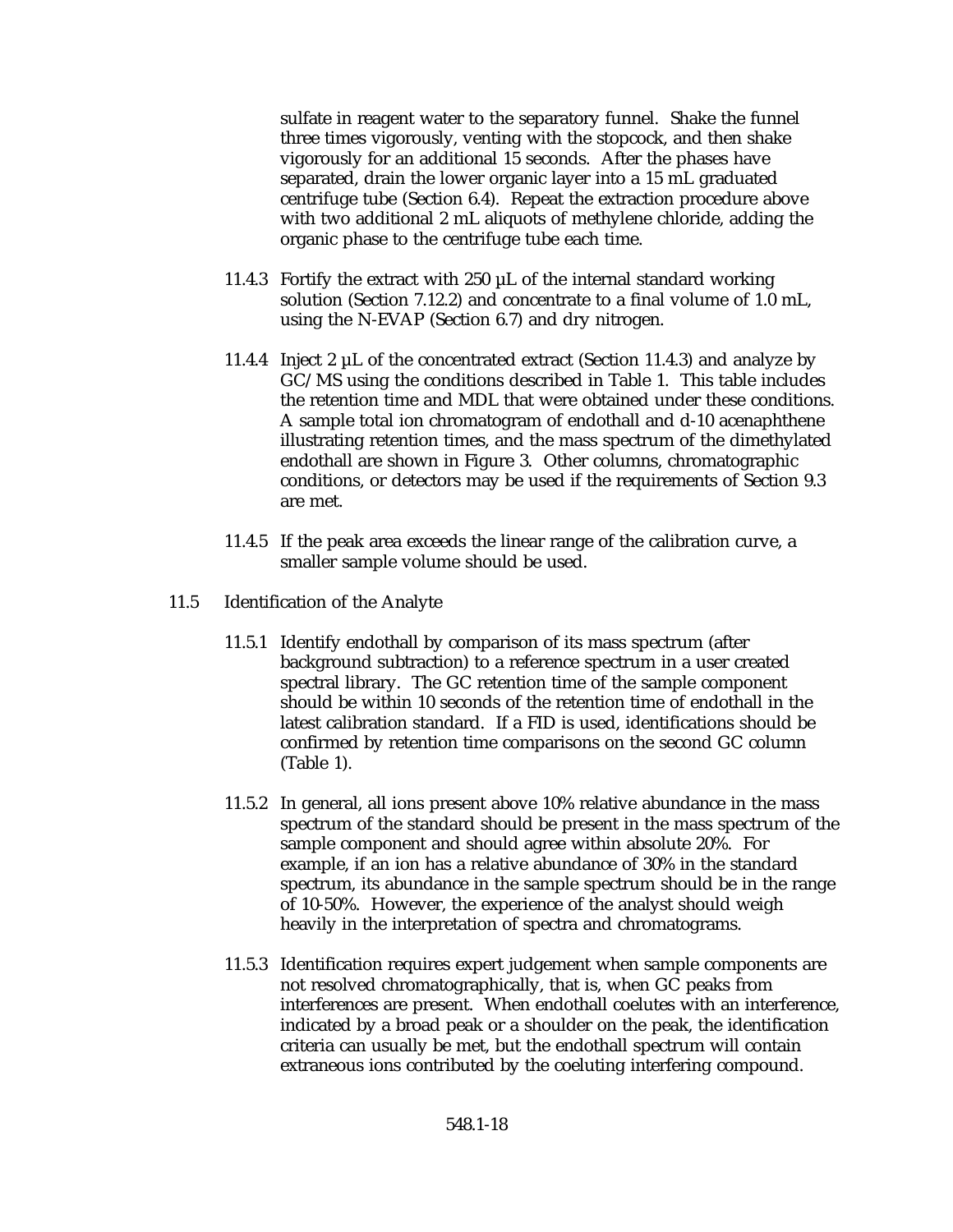### **12.0 DATA ANALYSIS AND CALCULATIONS**

12.1 When using GC/MS, complete chromatographic resolution is not necessary for accurate and precise measurements of analyte concentrations if unique ions with adequate intensities are available for quantitation. However, when using FID, complete resolution is essential.

alah sebagai se

12.1.1 Calculate endothall concentration

$$
C_x = \frac{(A_x) (Q_{is})}{(A_{is}) RF V}
$$

where:  $C_x$  = concentration of endothall in  $\mu$ g/L in the water sample.

- $A_x$  = integrated abundance of the quantitation ion of endothall (m/z 183) in the sample.
- $A_{is}$  = integrated abundance of the quantitation ion of the internal standard (m/z 164) in the sample.
- $Q_{iS}$  = total quantity (in micrograms) of internal standard added to the water sample.
- $V =$  original water sample volume in liters.
- RF = mean response factor endothall from the initial calibration.
- 12.1.2 Alternatively, use the GC/MS data system software or other available proven software to compute the concentration of the endothall from the linear calibration or the second order regression curves.
- 12.1.3 Calculations should utilize all available digits of precision, but final reported concentrations should be rounded to an appropriate number of significant figures (one digit of uncertainty). Experience indicates that three significant figures may be used for concentrations above 99  $\mu$ g/L, two significant figures for concentrations between 1-99  $\mu$ g/L, and one significant figure for lower concentrations.

## **13.0 METHOD PERFORMANCE**

- 13.1 Method Detection Limits -- The MDL is defined as the minimum concentration of a substance that can be measured and reported with 99% confidence that the value is above the background level<sup>1</sup>. The MDLs listed in Table 1 were obtained using reagent water for detection by GC/MS and FID.
- 13.2 In a single laboratory study on fortified reagent water and ground water matrices, the mean recoveries and relative standard deviations presented in Table 2 were obtained. Table 3 provides the concentrations of CaII, MgII and sulfate for two high ionic strength drinking water sources studied. Table 4 presents mean recovery data for these fortified sources with and without the addition of EDTA and/or sample dilution.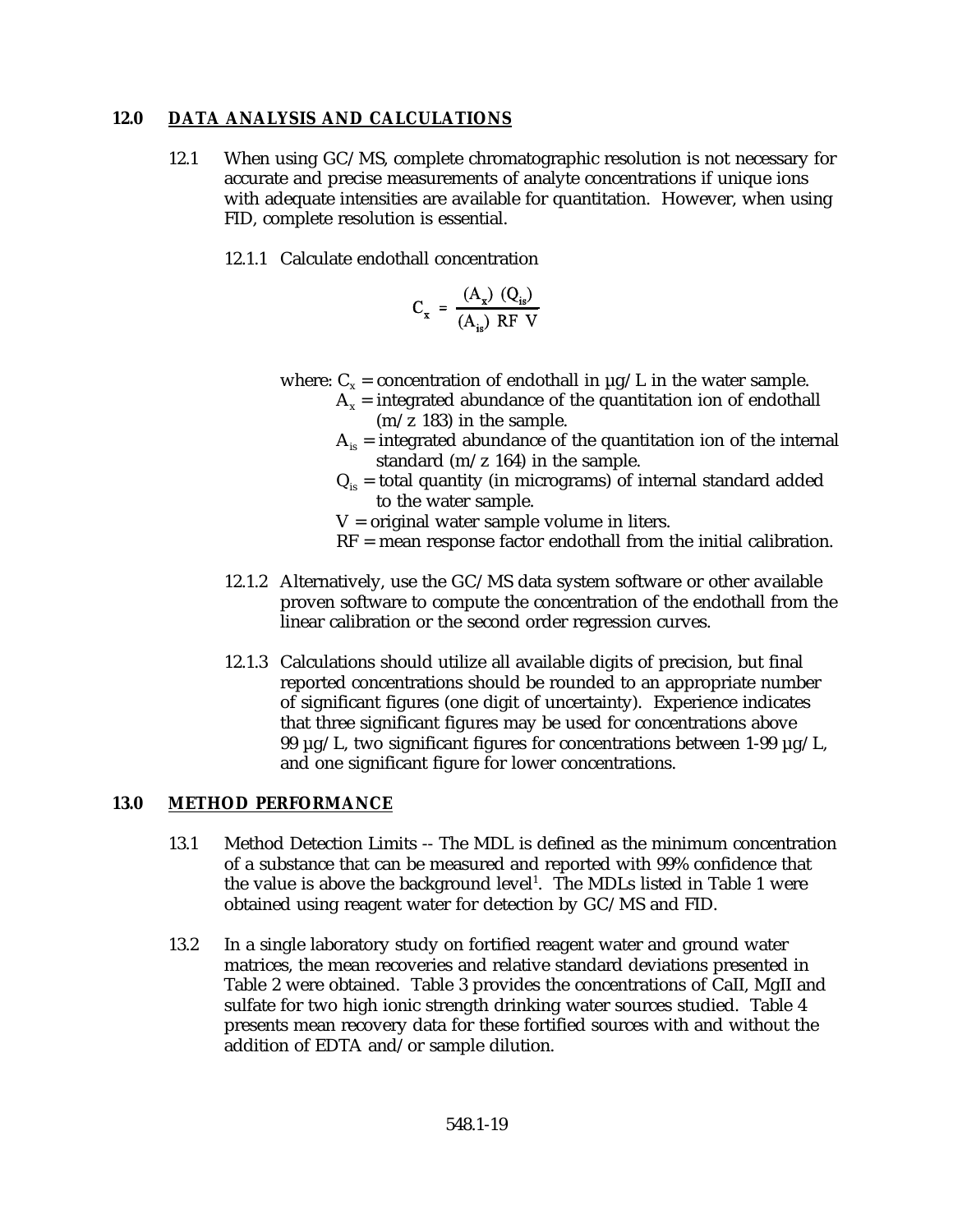### **14.0 POLLUTION PREVENTION**

14.1 This method utilizes the new liquid-solid extraction technology which requires the use of very little organic solvent thereby eliminating the hazards involved with the use of large volumes of organic solvents in conventional liquid-liquid extractions. It also uses acidic methanol as the derivatizing reagent in place of the highly toxic and explosive diazomethane. These features make this method much safer for the analyst to employ and a great deal less harmful to the environment.

### **15.0 WASTE MANAGEMENT**

15.1 Due to the nature of this method, there is very little need for waste management. No large volumes of solvents or hazardous chemicals are used. The matrices are drinking water or source water, and can be discarded down the sink.

### **16.0 REFERENCES**

- 1. 40 CFR Part 136, Appendix B.
- 2. ASTM Annual Book of Standards, Part 31, D3694-78. "Standard Practices for Preparation of Sample Containers and for Preservation of Organic Constituents," American Society for Testing and Materials, Philadelphia, PA.
- 3. "Carcinogens-Working with Carcinogens," Department of Health, Education, and Welfare, Public Health Service, Center for Disease Control, National Institute for Occupational Safety and Health, Publication No. 77-206, August 1977.
- 4. "OSHA Safety and Health Standards, General Industry," (29 CFR 1910), Occupational Safety and Health Administration, OSHA 2206, (Revised, January 1976).
- 5. "Safety in Academic Chemistry Laboratories," American Chemical Society Publication, Committee on Chemical Safety, 3rd Edition, 1979.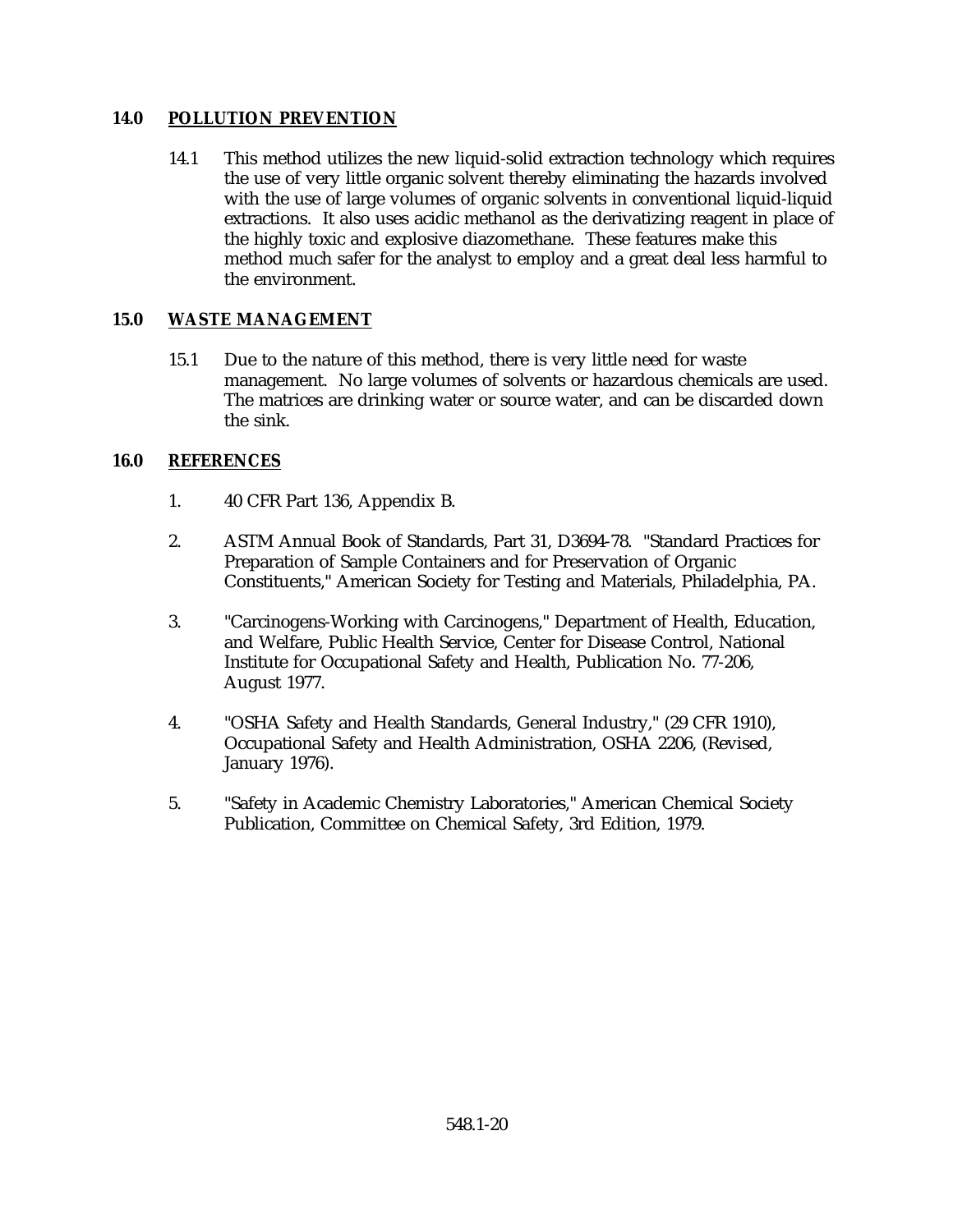|                                                                                                                                  | <b>Retention Time (min)</b>                                                                                                                                                                            |                                                                                            |                 | <b>Method Detection Limit</b> |       |                        |            |
|----------------------------------------------------------------------------------------------------------------------------------|--------------------------------------------------------------------------------------------------------------------------------------------------------------------------------------------------------|--------------------------------------------------------------------------------------------|-----------------|-------------------------------|-------|------------------------|------------|
| Compound                                                                                                                         |                                                                                                                                                                                                        | <b>Column A</b>                                                                            | <b>Column B</b> | <b>Column C</b>               | GC/MS | $\mu$ g/L <sup>1</sup> | <b>FID</b> |
| Endothall                                                                                                                        |                                                                                                                                                                                                        | 16.02                                                                                      | 19.85           | 18.32                         | 1.79  |                        | 0.7        |
| d10-Acenaphthene                                                                                                                 |                                                                                                                                                                                                        | 14.69                                                                                      |                 |                               |       |                        |            |
|                                                                                                                                  |                                                                                                                                                                                                        | <sup>1</sup> Based on seven replicate analyses of a reagent water fortified at 2 $\mu$ g/L |                 |                               |       |                        |            |
| DB-5 fused silica capillary for GC/MS, 30 m x 0.25 mm, 0.25 micron film<br>Column A:                                             |                                                                                                                                                                                                        |                                                                                            |                 |                               |       |                        |            |
|                                                                                                                                  | MS inlet temperature = $200^{\circ}$ C<br>Injector temperature = $200^{\circ}$ C<br>Temperature Program: Hold five minutes at 80°C, increase to 260°C at<br>$10^{\circ}/\text{min}$ , hold 10 minutes. |                                                                                            |                 |                               |       |                        |            |
|                                                                                                                                  |                                                                                                                                                                                                        |                                                                                            |                 |                               |       |                        |            |
| Column B:<br>FID primary column, RTX Volatiles, 30 m x 0.53 mm I.D., 2 micron film<br>thickness.                                 |                                                                                                                                                                                                        |                                                                                            |                 |                               |       |                        |            |
| Detector temperature = $280^{\circ}$ C<br>Injector Temperature = $200^{\circ}$ C<br>Carrier gas velocity = $50 \text{ cm/sec}$ . |                                                                                                                                                                                                        |                                                                                            |                 |                               |       |                        |            |
|                                                                                                                                  |                                                                                                                                                                                                        |                                                                                            |                 |                               |       |                        |            |
|                                                                                                                                  |                                                                                                                                                                                                        | Temperature program: Same as Column A.                                                     |                 |                               |       |                        |            |
| Column C:                                                                                                                        |                                                                                                                                                                                                        | FID confirmation column, DB-5, 30 m x 0.32 mm ID, 0.25 micron film.                        |                 |                               |       |                        |            |
| Carrier Gas velocity = $27 \text{ cm/sec}$                                                                                       |                                                                                                                                                                                                        |                                                                                            |                 |                               |       |                        |            |
|                                                                                                                                  |                                                                                                                                                                                                        | Same injector, detector and temperature program as Column A.                               |                 |                               |       |                        |            |

### **TABLE 1. RETENTION TIMES AND METHOD DETECTION LIMITS**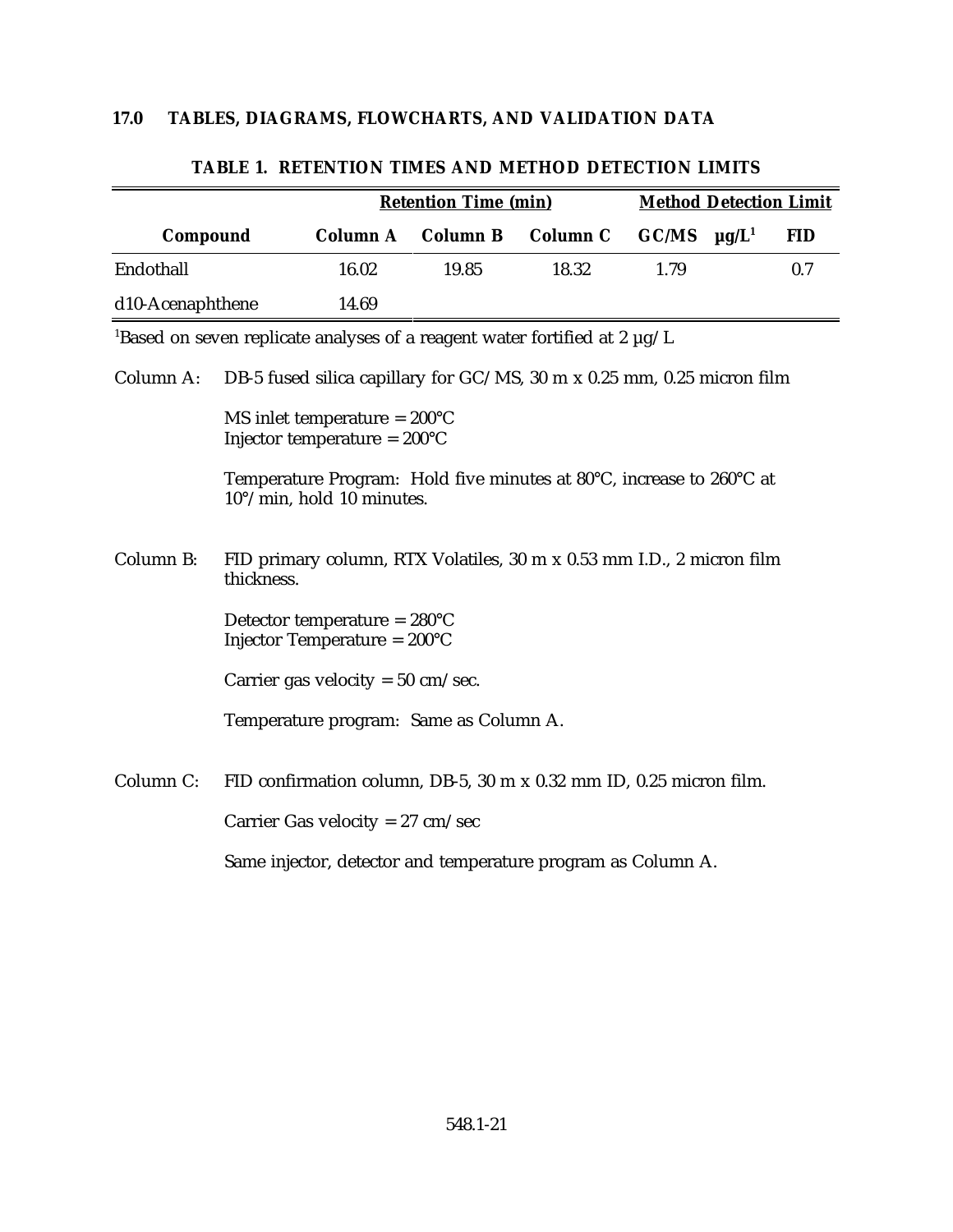| <b>Matrix</b>             | Conc.<br>$(\mu g/L)$ | Recovery <sup>1</sup><br>(%) | RSD <sup>2</sup><br>(%) |
|---------------------------|----------------------|------------------------------|-------------------------|
| <b>Reagent Water</b>      | $\boldsymbol{2}$     | 101                          | 10                      |
| <b>Reagent Water</b>      | 10                   | 86                           | 10                      |
| <b>Reagent Water</b>      | 100                  | 95                           | 3                       |
| Ground Water <sup>3</sup> | $\boldsymbol{2}$     | 91                           | 25                      |
| <b>Ground Water</b>       | 10                   | 82                           | 14                      |
| <b>Ground Water</b>       | 100                  | 88                           | 6                       |

### **TABLE 2. ENDOTHALL METHOD DEVELOPMENT DATA**

<sup>1</sup>Based on analysis of seven replicates.

<sup>2</sup>Relative Standard Deviation.

<sup>3</sup>High Humic Content Florida Ground Water.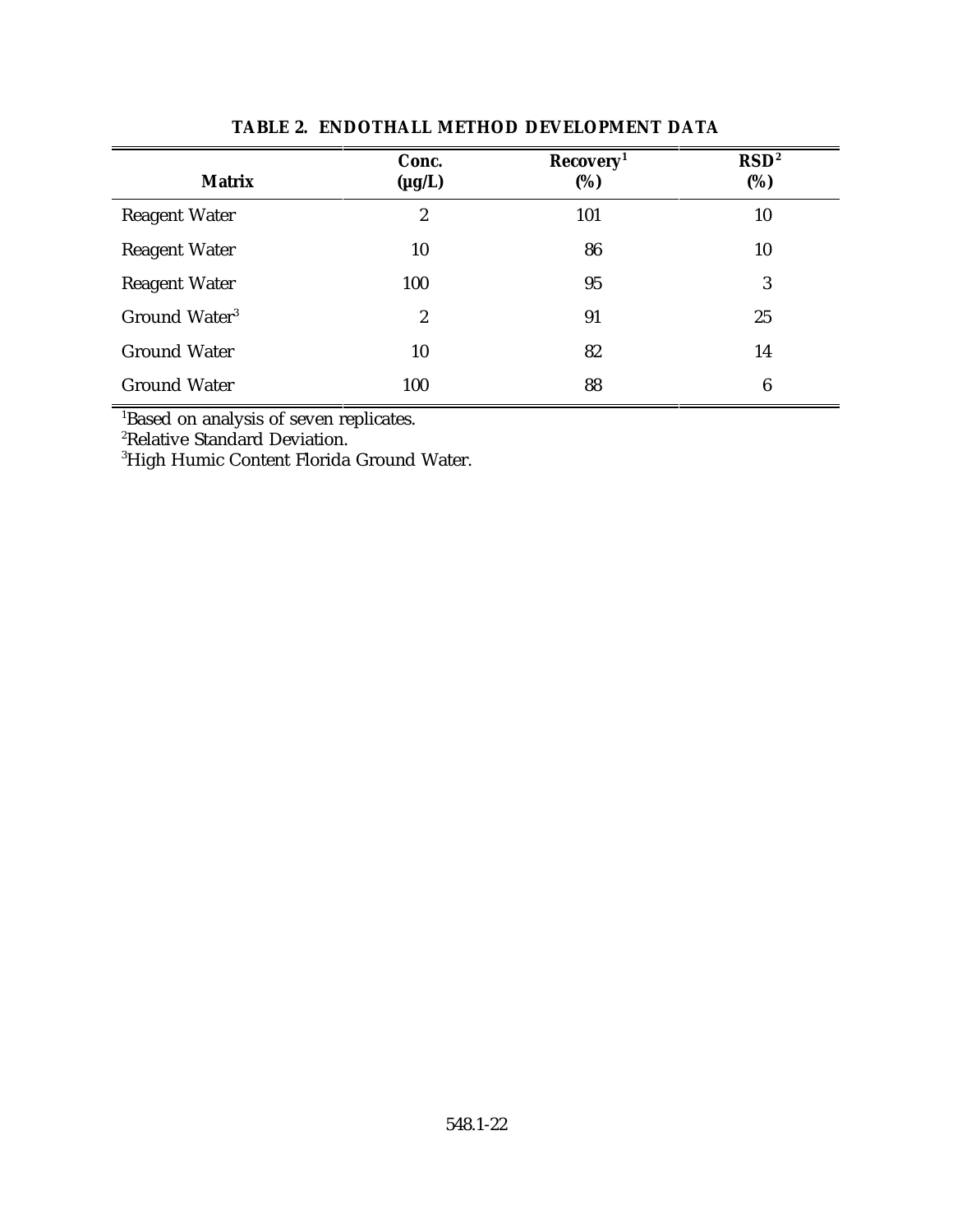| <b>Major Ion</b> | <b>Western Surface</b><br>(mg/L) | <b>Eastern Ground</b><br>(mg/L) |
|------------------|----------------------------------|---------------------------------|
| Ca               | 330                              | 122                             |
| Mg               | 132                              | 33                              |
| Na               | 400                              | 23                              |
| Sulfate          | 1850                             | 102                             |

# **TABLE 3. MATRIX ANALYSES<sup>1</sup>**

 $^1$ Determination by inductively coupled plasma - mass spectrometry for cations and ion chromatography for sulfate.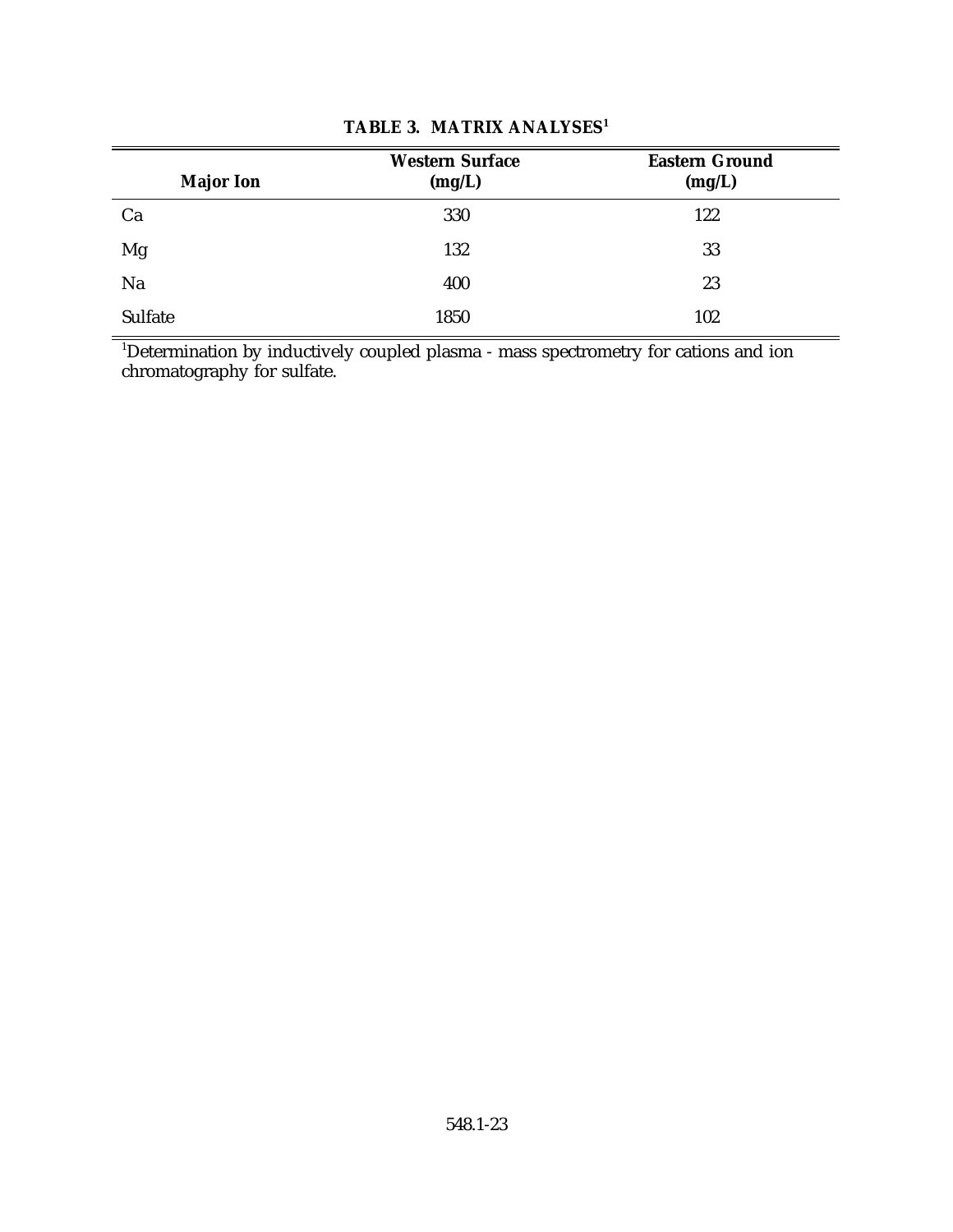| <b>Matrix</b>   | Conc.<br>$(\mu g/L)$ | EDTA <sup>1</sup><br>(Mole/L) | Recovery <sup>2</sup><br>(%) | <b>RSD</b><br>(%) |
|-----------------|----------------------|-------------------------------|------------------------------|-------------------|
| $WS^3$          | 25                   | $\boldsymbol{0}$              | 9                            | 19                |
| $WS-1/10^4$     | 50                   | $\boldsymbol{0}$              | 66                           | 13                |
| $WS-1/10$       | 50                   | 0.002                         | 88                           | $\overline{5}$    |
| EG <sup>5</sup> | 25                   | $\bf{0}$                      | 43                           | 17                |
| EG              | 25                   | 0.005                         | 97                           | $\boldsymbol{6}$  |
| $EG-1/5$        | 25                   | $\bf{0}$                      | 97                           | $\overline{5}$    |

### **TABLE 4. ENDOTHALL METHOD VALIDATION DATA**

<sup>1</sup>Ethylenediamine Tetraacetic Acid.

<sup>2</sup>Based on seven replicates.

<sup>3</sup>WS-treated Western surface water.

<sup>4</sup>Dilution factor in reagent water.

<sup>5</sup>WG-Eastern ground water.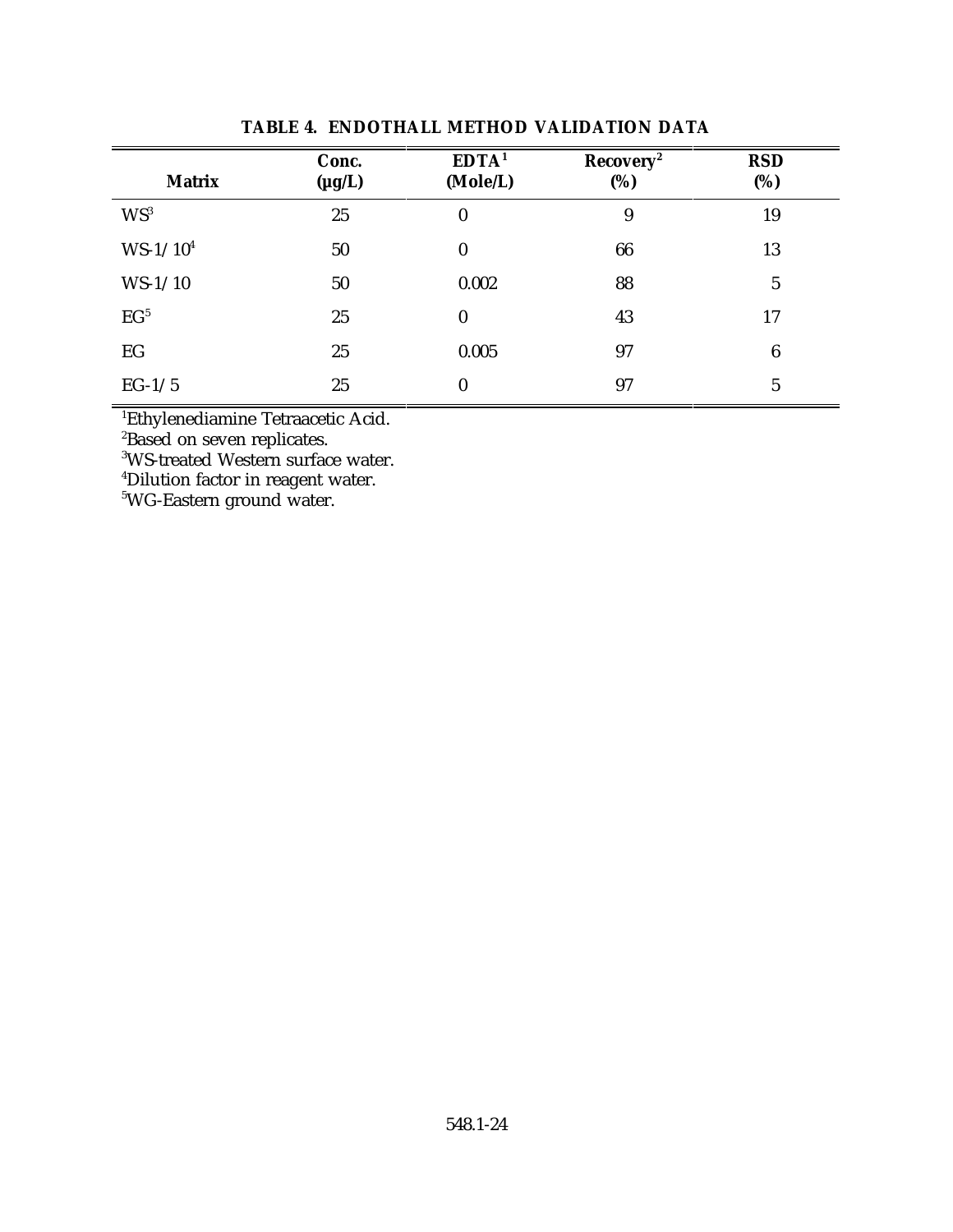### **TABLE 5. ION ABUNDANCE CRITERIA FOR BIS(PERFLUOROPHENYL)P HENYL PHOSPHINE (DECAFLUOROTRIPHENYLPHOSPHINE, DFTPP)**

| <b>Mass</b><br>(m/z) | <b>Relative Abundance Criteria</b>                                   | Purpose of Checkpoint <sup>1</sup>     |
|----------------------|----------------------------------------------------------------------|----------------------------------------|
| 51                   | 10-80% of the base peak                                              | low mass sensitivity                   |
| 68                   | $<2\%$ of mass 69                                                    | low mass resolution                    |
| 70                   | $<2\%$ of mass 69                                                    | low mass resolution                    |
| 127                  | 10-80% of the base peak                                              | low-mid mass sensitivity               |
| 197                  | $<2\%$ of mass 198                                                   | mid-mass resolution                    |
| 198                  | base peak or $>50\%$ of 442                                          | mid-mass resolution and sensitivity    |
| 199                  | 5-9% of mass 198                                                     | mid-mass resolution and isotope ratio  |
| 275                  | 10-60% of the base peak                                              | mid-high mass sensitivity              |
| 365                  | $>1\%$ of the base peak                                              | baseline threshold                     |
| 441                  | Present and <mass 443<="" th=""><th>high mass resolution</th></mass> | high mass resolution                   |
| 442                  | base peak or $>50\%$ of 198                                          | high mass resolution and sensitivity   |
| 443                  | 15-24% of mass 442                                                   | high mass resolution and isotope ratio |
|                      |                                                                      |                                        |

 $<sup>1</sup>$ All ions are used primarily to check the mass measuring accuracy of the mass</sup> spectrometer and data system, and this is the most important part of the performance test. The three resolution checks, which include natural abundance isotope ratios, constitute the next most important part of the performance test. The correct setting of the baseline threshold, as indicated by the presence of low intensity ions, is the next most important part of the performance test. Finally, the ion abundance ranges are designed to encourage some standardization to fragmentation patterns.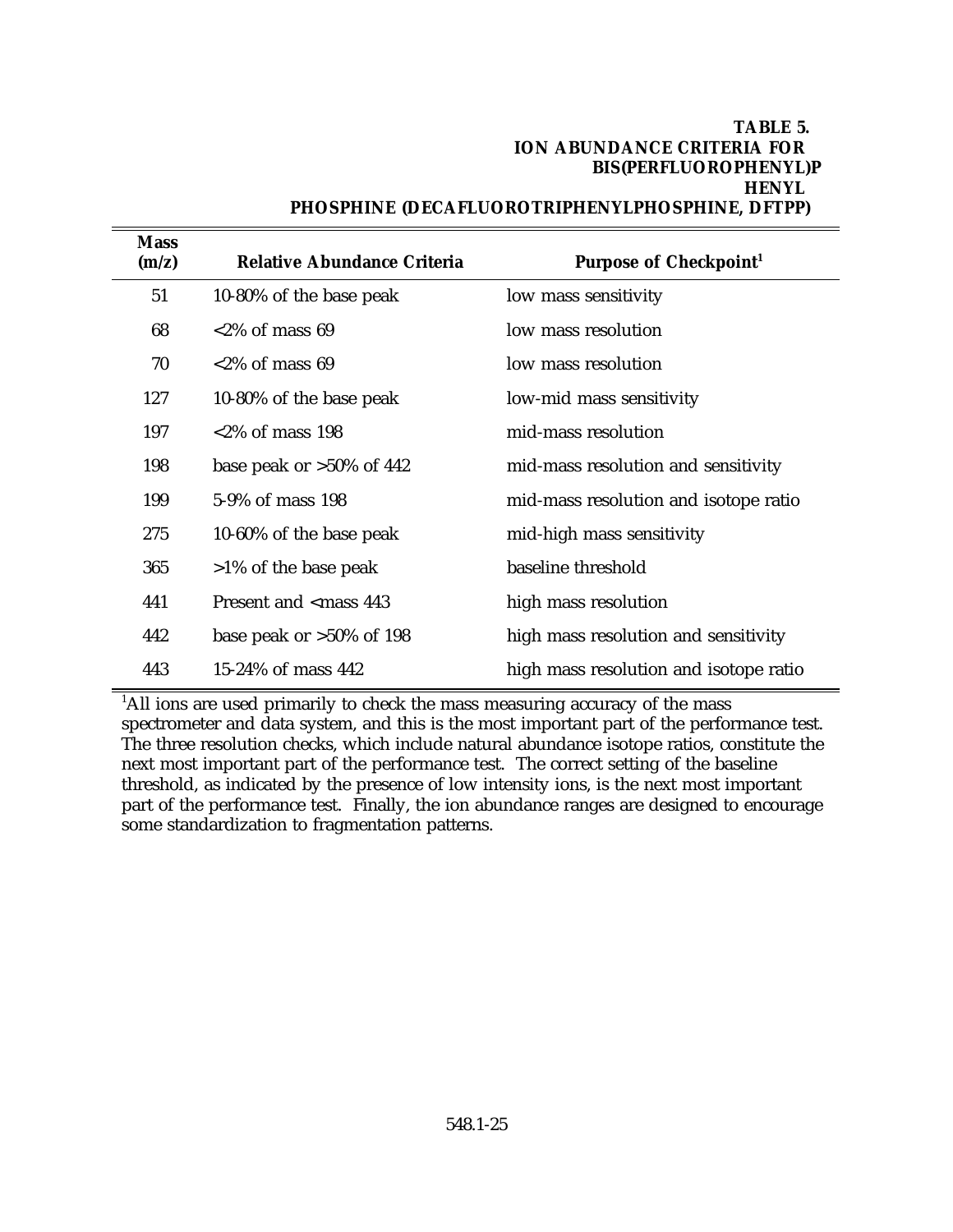

250 300

FIGURE 1. ENDOTHALL RECOVERY VERSUS ION CONCENTRATIONS

CONCENTRATION mg/L

548.1-26

 $\circ$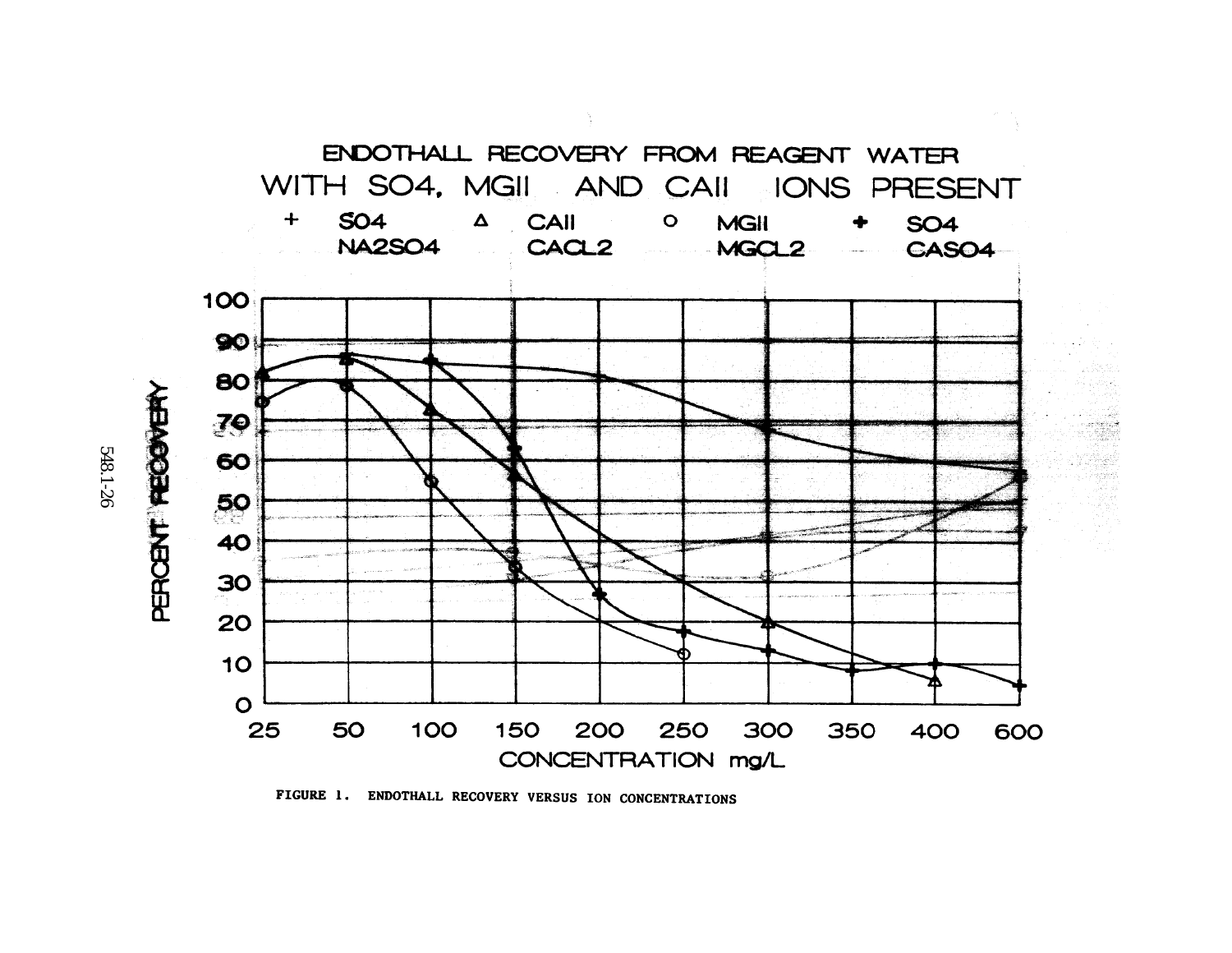ENDOTHALL SAMPLE HOLDING STUDY





548.1-27